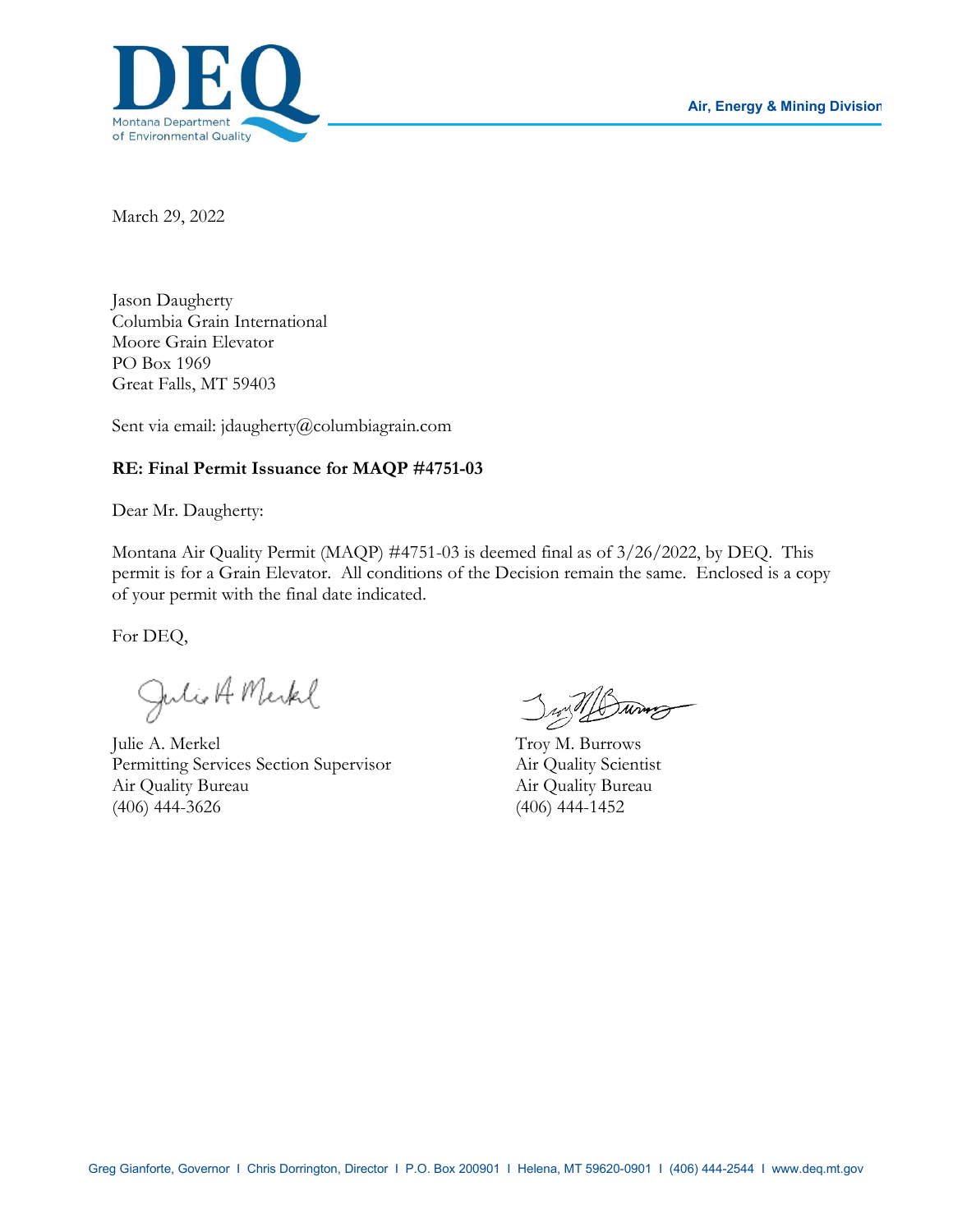# **Montana Department of Environmental Quality Air, Energy & Mining Division Air Quality Bureau**

# Montana Air Quality Permit #4751-03

THE

STATISTICS

Columbia Grain International Moore Grain Elevator SE 1/4 of Section 16, Township 14 North, Range 16 East, Fergus County, Montana PO Box 1969 Great Falls, MT 59403

EA

March 26, 2022

0  $0 - 0 = 0$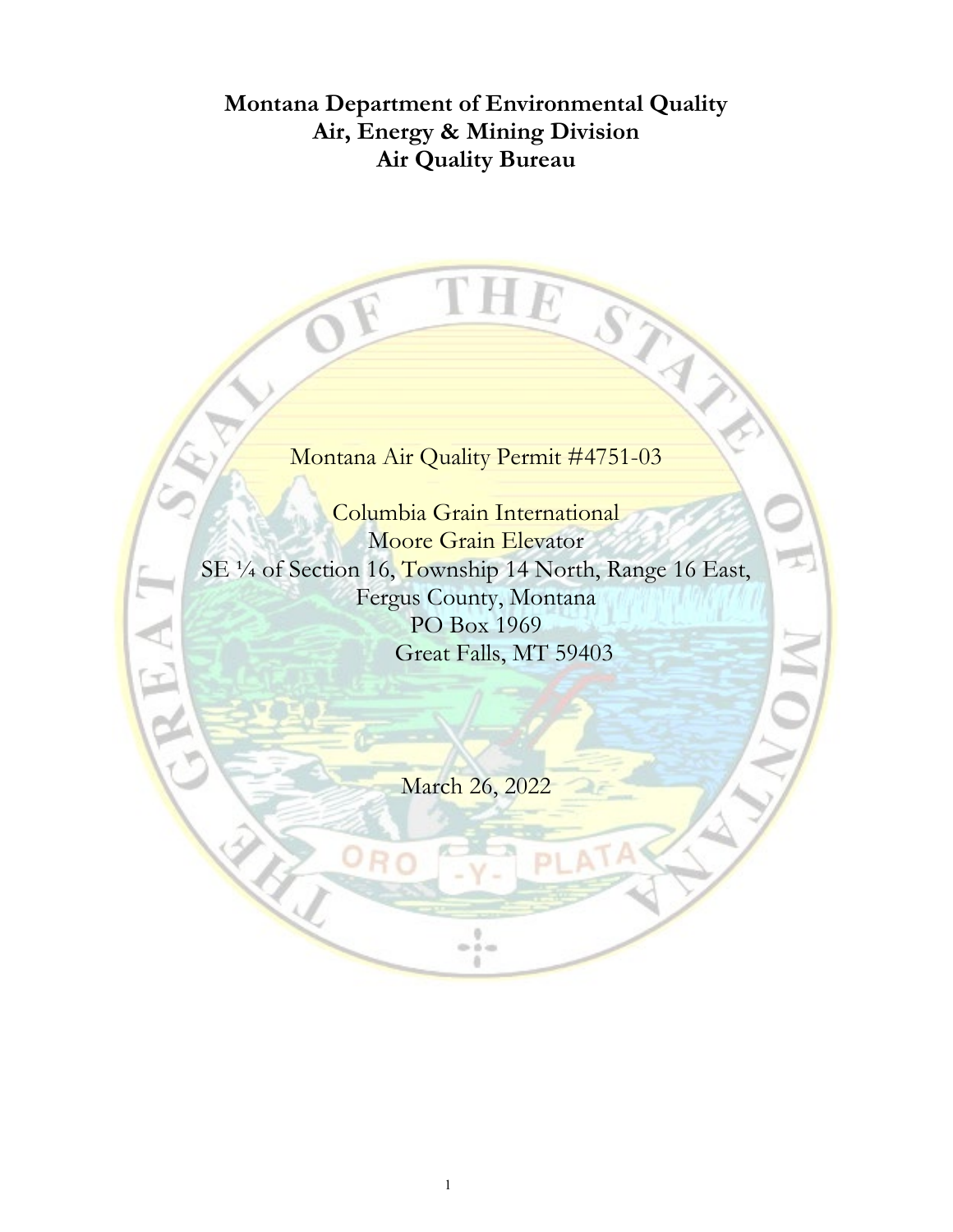#### MONTANA AIR QUALITY PERMIT

Issued To: Columbia Grain International MAQP: #4751-03 Great Falls, MT 59403 Permit Final: 3/26/2022

Moore Grain Elevator Administrative Amendment Received: 02/22/2022 PO Box 1969 Department's Decision Issued: 03/11/2022

A Montana Air Quality Permit (MAQP), with conditions, is hereby granted to Columbia Grain International (Columbia), pursuant to Sections 75-2-204 and 211 of the Montana Code Annotated (MCA), as amended, and Administrative Rules of Montana (ARM) 17.8.740, *et seq*., as amended, for the following:

#### Section I: Permitted Facilities

A. Plant Location

Columbia's Moore Grain Elevator is located in the Southeast ¼ of Section 16, Township 14 North, Range 16 East, in Fergus County, Montana. The physical address is 117 1<sup>st</sup> Street Southwest, Moore, Montana, 59464.

B. Current Permit Action

On February 22, 2022, the Montana Department of Environmental Quality (DEQ) received an Administrative Amendment request for MAQP #4751-02 to change the name of the owner from Gavilon Grain, LLC to Columbia Grain International.

#### Section II: Conditions and Limitations

- A. Emission Limitations
	- 1. Columbia shall not cause or authorize emissions to be discharged into the outdoor atmosphere from any sources installed on or before November 23, 1968, that exhibit an opacity of 40% or greater averaged over 6 consecutive minutes (ARM 17.8.304).
	- 2. Columbia shall not cause or authorize emissions to be discharged into the outdoor atmosphere from any sources installed after November 23, 1968, that exhibit an opacity of 20% or greater averaged over 6 consecutive minutes (ARM 17.8.304).
	- 3. Columbia shall utilize good work practices, such as utilizing choke flow operations and minimizing, to the extent practical, grain free-fall distances, during all grain handling, receiving, and loading operations to minimize particulate emissions and opacity (ARM 17.8.752).
	- 4. Columbia shall properly operate and maintain enclosed conveyors for grain handling operations at Elevator 3 and Elevator 4 (ARM 17.8.752).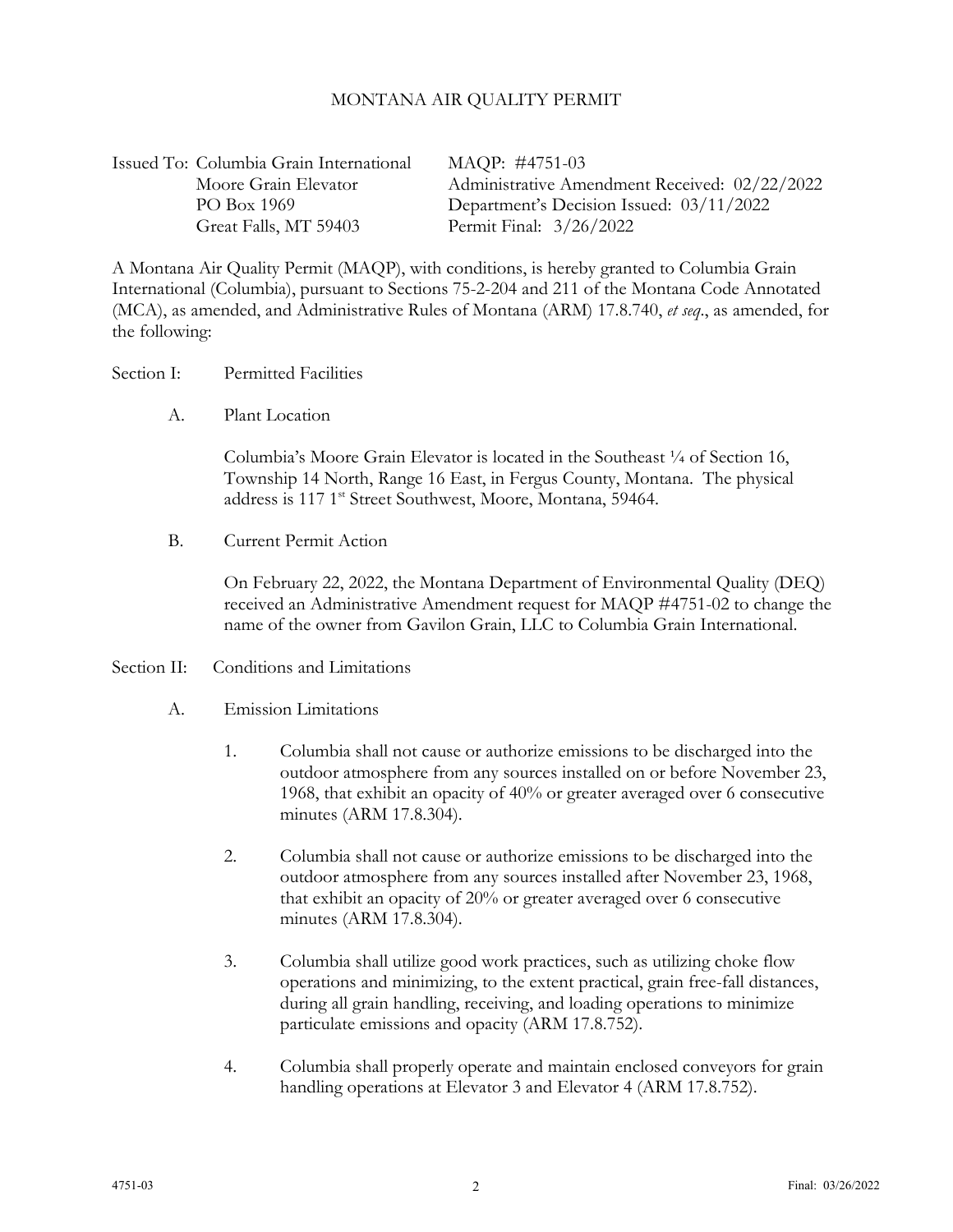- 5. Columbia shall utilize the existing oil suppression system to apply oil to inbound grain at elevator 5 (ARM 17.8.752).
- 6. Columbia shall unload grain trucks at Elevator 3 and 5 utilizing receiving pits equipped with gravity actuated mechanical dust control baffles. Columbia shall install a gravity-activated mechanical dust control baffle system on the existing truck receiving pits of Grain Elevator 3 and Grain Elevator 5 (ARM 17.8.752).
- 7. Columbia shall install a gravity-activated mechanical dust control baffle system upon construction of a receiving pit at Grain Elevator 4 (ARM 17.8.752.).
- 8. Railcar unloading shall occur utilizing a receiving pit equipped with gravity actuated mechanical dust control baffles. Columbia shall install a gravityactivated mechanical dust control baffle system for the railcar receiving pit (ARM 17.8.752).
- 9. Columbia shall properly operate and maintain flexible socks for all truck loadout operations to minimize particulate emissions (ARM 17.8.752).
- 10. Columbia shall properly operate and maintain a telescoping spout for all railcar loadout operations to minimize particulate emissions (ARM 17.8.752).
- 11. Columbia shall receive by way of truck no more than 10,000,000 bushels of grain less the quantity of grain received by rail per rolling 12-month period (ARM 17.8.749).
- 12. Columbia shall ship by way of truck or rail no more than 10,000,000 bushels of grain per rolling 12-month period (ARM 17.8.749).
- 13. Columbia shall not clean more than 1,752,000 bushels of grain per rolling 12 month period (ARM 17.8.749).
- 14. Columbia shall not dry more than 2,000,000 bushels of grain per rolling 12 month period (ARM 17.8.749).
- 15. Columbia shall not cause or authorize the use of any street, road, or parking lot without taking reasonable precautions to control emissions of airborne particulate matter (ARM 17.8.308).
- 16. Columbia shall treat all unpaved portions of the haul roads, access roads, parking lots, or general plant area with water and/or chemical dust suppressant as necessary to maintain compliance with the reasonable precautions limitation in Section II.A.15 (ARM 17.8.749, ARM 17.8.752).
- 17. Columbia shall not operate, or have on-site, more than 2 diesel generator engines. The maximum combined brake horsepower rating of the engines driving the electrical generators shall not exceed 216 horsepower (ARM 17.8.749).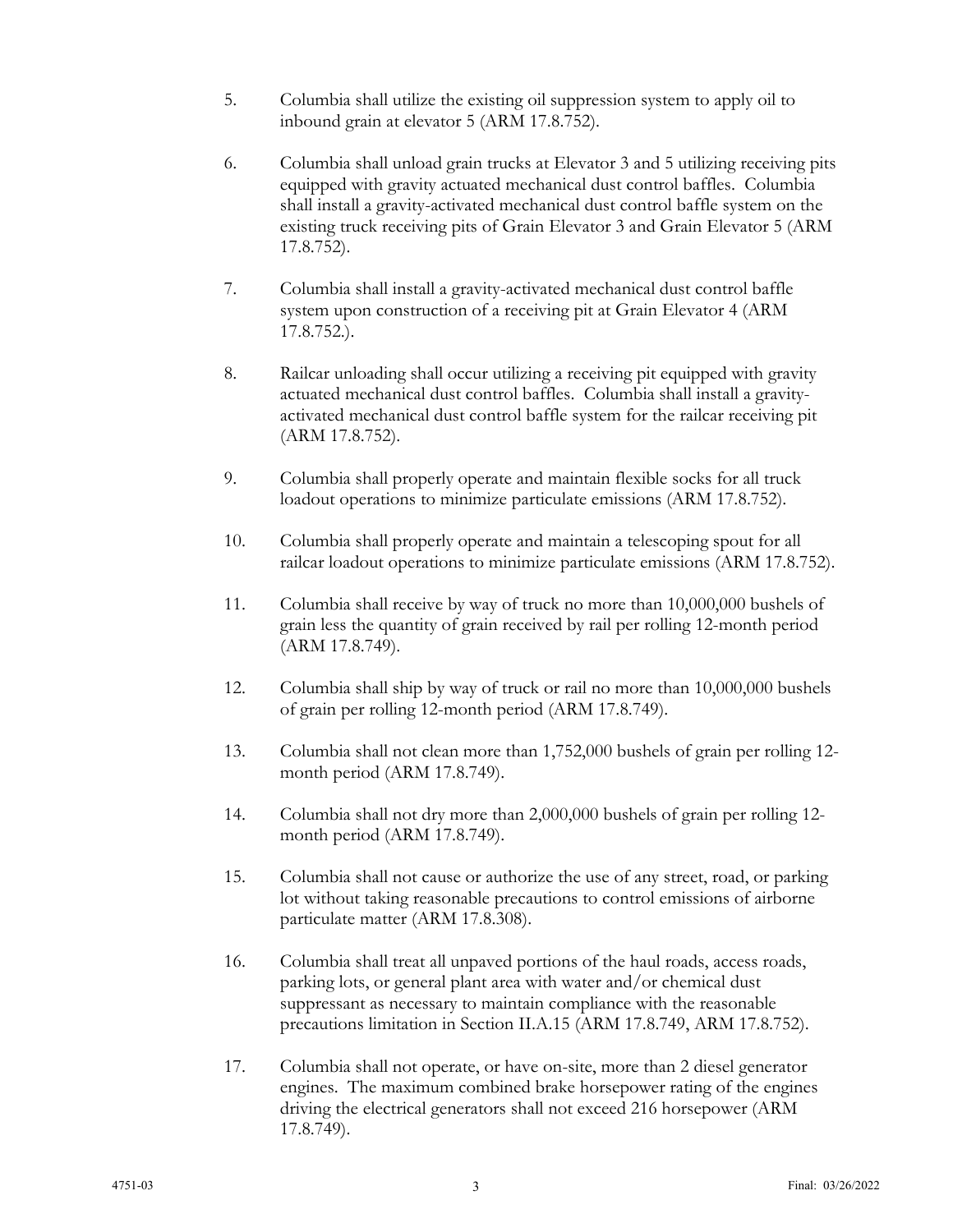- 18. Columbia shall comply with all applicable standards and limitations, and the reporting, recordkeeping, testing, and notification requirements contained in 40 CFR 60, Subpart IIII, *Standards of Performance for Stationary Compression Ignition Internal Combustion Engines* and 40 CFR 63, Subpart ZZZZ, *National Emissions Standards for Hazardous Air Pollutants for Stationary Reciprocating Internal Combustion Engines*, for any applicable diesel engine (ARM 17.8.340; 40 CFR 60, Subpart IIII; ARM 17.8.342 and 40 CFR 63, Subpart ZZZZ).
- B. Testing Requirements
	- 1. Upon written request of DEQ of Environmental Quality (Department), Columbia shall conduct Method 9 opacity test(s) (ARM 17.8.105).
	- 2. All compliance source tests shall conform to the requirements of the Montana Source Test Protocol and Procedures Manual (ARM 17.8.106).
	- 3. DEQ may require further testing (ARM 17.8.105).
- C. Operational Reporting Requirements
	- 1. Columbia shall supply DEQ with annual production information for all emission points, as required by DEQ in the annual emission inventory request. The request will include, but is not limited to, all sources of emissions identified in the emission inventory contained in the permit analysis.

Production information shall be gathered on a calendar-year basis and submitted to DEQ by the date required in the emission inventory request. Information shall be in the units required by DEQ. This information may be used to calculate operating fees, based on actual emissions from the facility, and/or to verify compliance with permit limitations (ARM 17.8.505).

- 2. Columbia shall notify DEQ of any construction or improvement project conducted, pursuant to ARM 17.8.745, that would include the addition of a new emissions unit*,* change in control equipment, stack height, stack diameter, stack flow, stack gas temperature, source location, or fuel specifications, or would result in an increase in source capacity above its permitted operation. The notice must be submitted to DEQ, in writing, 10 days prior to startup or use of the proposed de minimis change, or as soon as reasonably practicable in the event of an unanticipated circumstance causing the de minimis change and must include the information requested in ARM 17.8.745(l)(d) (ARM 17.8.745).
- 3. All records compiled in accordance with this permit must be maintained by Columbia as a permanent business record for at least 5 years following the date of the measurement, must be available at the plant site for inspection by DEQ, and must be submitted to DEQ upon request (ARM 17.8.749).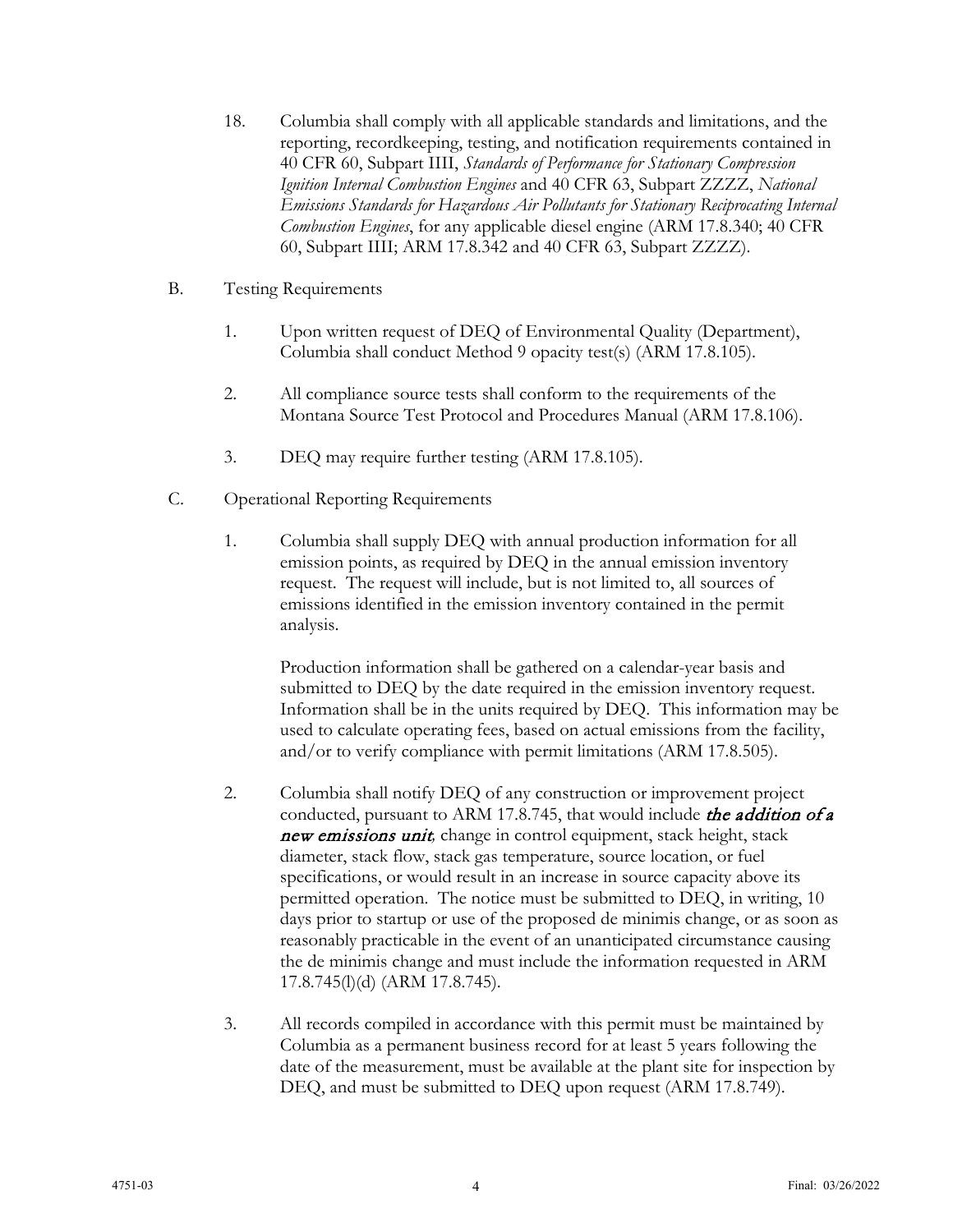- 4. Columbia shall document, by month, the total bushels of grain received. By the  $25<sup>th</sup>$  day of each month, Columbia shall total the bushels of grain received for the previous month and calculate and record the rolling 12-month sum. The monthly information will be used to verify compliance with the rolling 12-month grain receiving limitation. The information for each of the previous months shall be submitted along with the annual emission inventory (ARM 17.8.749).
- 5. Columbia shall document, by month, the total bushels of grain shipped. By the 25<sup>th</sup> day of each month, Columbia shall total the bushels of grain shipped for the previous month and calculate and record the rolling 12-month sum. The monthly information will be used to verify compliance with the rolling 12-month shipping limitation. The information for each of the previous months shall be submitted along with the annual emission inventory (ARM 17.8.749).
- 6. Columbia shall document, by month, the total bushels of grain dried. By the  $25<sup>th</sup>$  day of each month, Columbia shall total the bushels of grain dried for the previous month and calculate and record the rolling 12-month sum. The monthly information will be used to verify compliance with the rolling 12 month drying limitation. The information for each of the previous months shall be submitted along with the annual emission inventory (ARM 17.8.749).
- 7. Columbia shall document, by month, the total bushels of grain cleaned. By the 25<sup>th</sup> day of each month, Columbia shall total the bushels of grain cleaned for the previous month and calculate and record the rolling 12 month sum. The monthly information will be used to verify compliance with the rolling 12-month cleaning limitation. The information for each of the previous months shall be submitted along with the annual emission inventory (ARM 17.8.749).

## Section III: General Conditions

- A. Inspection Columbia shall allow DEQ's representatives access to the source at all reasonable times for the purpose of making inspections or surveys, collecting samples, obtaining data, auditing any monitoring equipment (Continuous Emissions Monitoring System (CEMS), Continuous Emissions Rate Monitoring System (CERMS)) or observing any monitoring or testing, and otherwise conducting all necessary functions related to this permit.
- B. Waiver The permit and the terms, conditions, and matters stated herein shall be deemed accepted if Columbia fails to appeal as indicated below.
- C. Compliance with Statutes and Regulations Nothing in this permit shall be construed as relieving Columbia of the responsibility for complying with any applicable federal or Montana statute, rule, or standard, except as specifically provided in ARM 17.8.740, *et seq*. (ARM 17.8.756).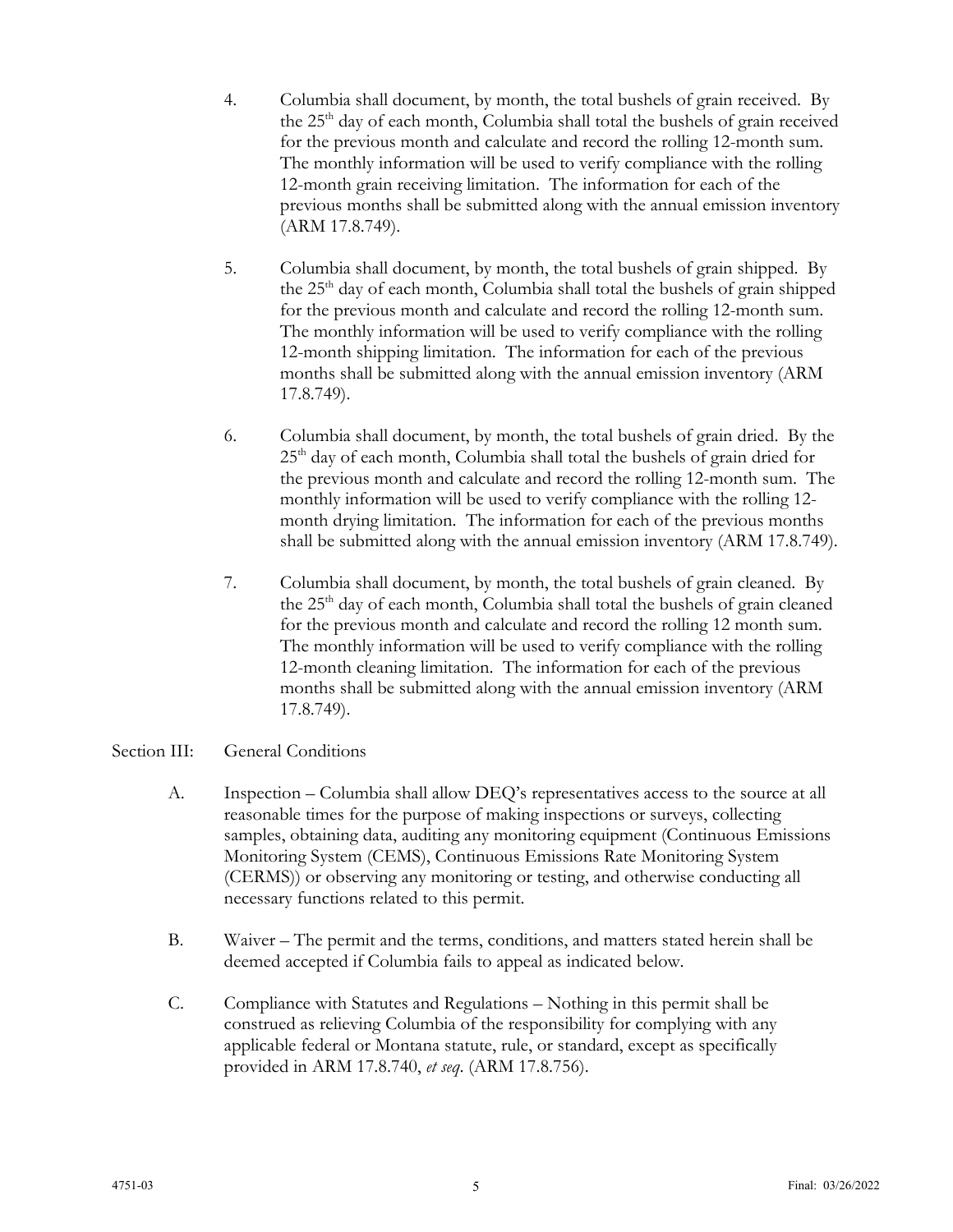- D. Enforcement Violations of limitations, conditions and requirements contained herein may constitute grounds for permit revocation, penalties, or other enforcement action as specified in Section 75-2-401, *et seq*., MCA.
- E. Appeals Any person or persons jointly or severally adversely affected by DEQ's decision may request, within 15 days after DEQ renders its decision, upon affidavit setting forth the grounds therefore, a hearing before the Board of Environmental Review (Board). A hearing shall be held under the provisions of the Montana Administrative Procedures Act. The filing of a request for a hearing does not stay DEQ's decision, unless the Board issues a stay upon receipt of a petition and a finding that a stay is appropriate under Section 75-2-211(11)(b), MCA. The issuance of a stay on a permit by the Board postpones the effective date of DEQ's decision until conclusion of the hearing and issuance of a final decision by the Board. If a stay is not issued by the Board, DEQ's decision on the application is final 16 days after DEQ's decision is made.
- F. Permit Inspection As required by ARM 17.8.755, Inspection of Permit, a copy of the air quality permit shall be made available for inspection by DEQ at the location of the source.
- G. Permit Fee Pursuant to Section 75-2-220, MCA, failure to pay the annual operation fee by Columbia may be grounds for revocation of this permit, as required by that section and rules adopted thereunder by the Board.
- H. Duration of Permit Construction or installation must begin, or contractual obligations entered into that would constitute substantial loss within 3 years of permit issuance and proceed with due diligence until the project is complete or the permit shall expire (ARM 17.8.762).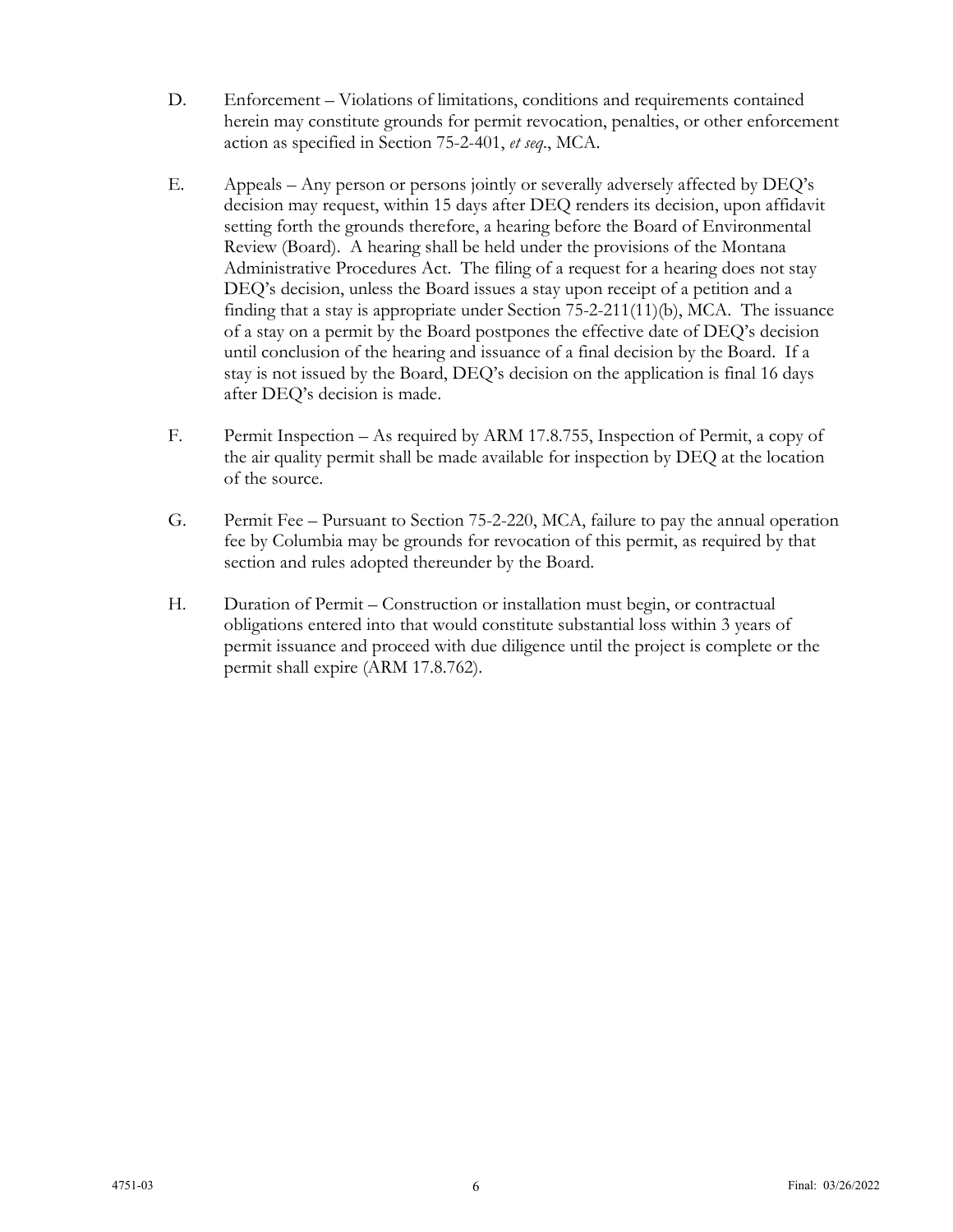# Montana Air Quality Permit Analysis Columbia Grain International – Moore Grain Elevator MAQP #4751-03

I. Introduction/Process Description

Columbia Grain International (Columbia) owns and operates a grain elevator in Moore, Montana referred to as the Moore Grain Elevator. The facility's legal address is the southeast <sup>1</sup>/4 of Section 16, Township 14 North, Range 16 East, in Fergus County, Montana. The physical address is 117 1<sup>st</sup> Street Southwest, Moore, Montana, 59464.

A. Permitted Equipment

Columbia owns and operates the Moore Grain Elevator which is projected to handle no more than 10 million bushels per year. The grain elevator operations include, but are not limited to, the following emissions sources:

- Grain Elevator Truck Unloading (Straight or Hopper Bottom Trucks)
	- o Elevator 3: 25,000 bushels per hour (bu/hr)
	- o Elevator 4: 10,000 bu/hr
	- o Elevator 5: 20,000 bu/hr
- Grain Elevator Railcar Unloading o 10,000 bu/hr
	-
- Grain Handling via covered conveyors
- Grain Storage
	- o Storage Bin Vents Elevator 3, Elevator 4, Elevator 5
	- o Tarp Covered Bin -
	- o Covered Ground Pile 2 million bushels capacity at 15,000 bu/hr unloading rate
- Grain Loading shipping and internal transfers
	- o Elevator 3: 25,000 bu/hr
	- o Elevator 4: 10,000 bu/hr
	- o Elevator 5: 50,000 bu/hr
- Portable Grain Cleaning 200 bu/hr
- Grain Dryer 9 million British thermal units per hour (MMBtu/hr) heat input and 500 bu/hr grain drying throughput
- Unpaved Haul Roads
- 2 de minimis friendly Generator Engines limited to a maximum combined rating of 216 horsepower (currently one 200 horsepower and one 16 horsepower engine)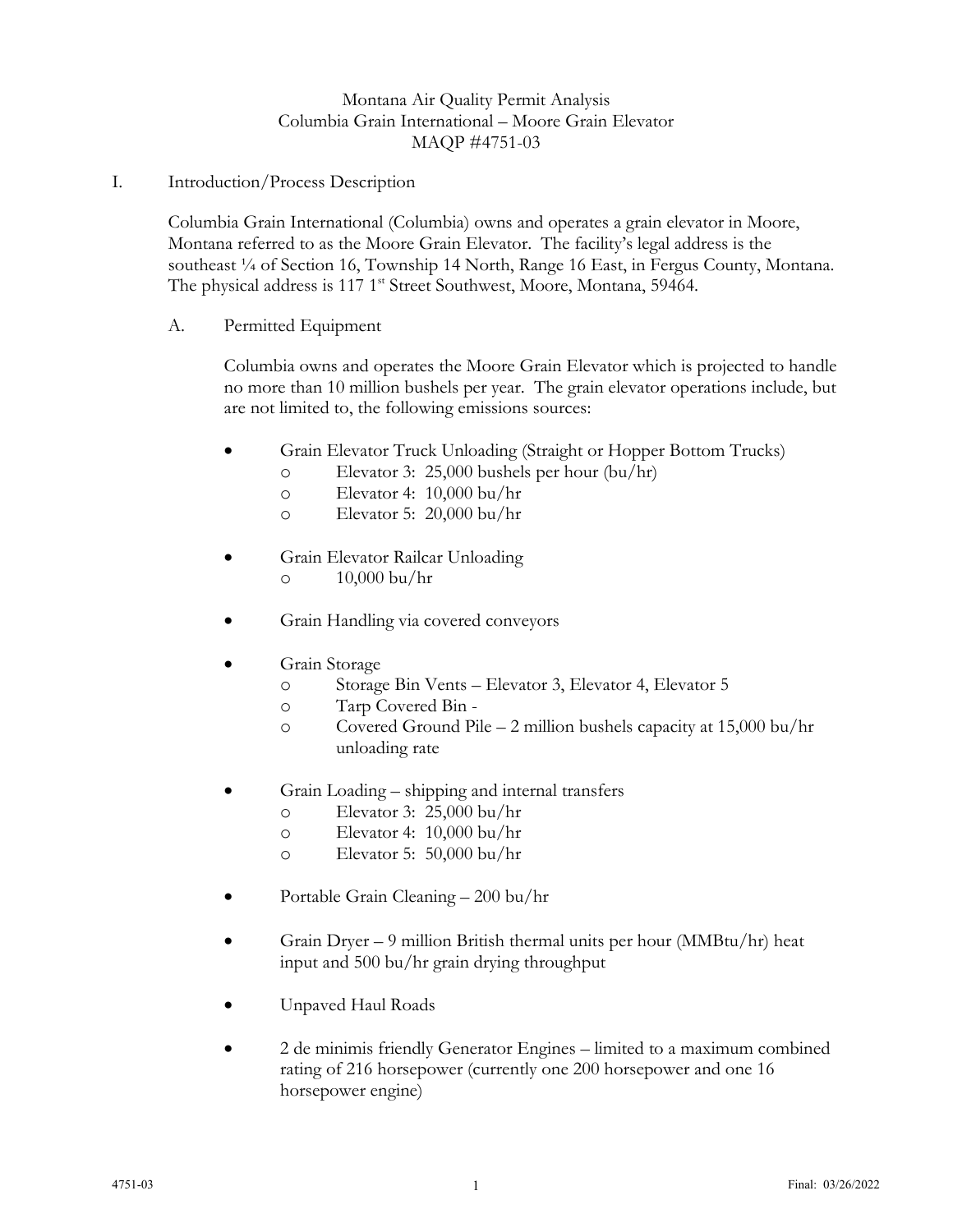#### B. Source Description

Columbia owns and operates a grain elevator as described above within the city limits of Moore, Montana.

## C. Permit History

On May 8, 2012, the Montana Department of Environmental Quality (DEQ) received from Gavilon Grain, LLC (Gavilon) an application for an MAQP for grain elevator operations located in Moore, Montana. The facility consisted of existing equipment, proposed modifications to existing equipment, and new equipment, with need for a permit determined based on internal review by Gavilon of Montana facilities. Gavilon Grain proposed, based on planning and projections, to determine Potential to Emit at a level higher than would be determined via the methodology explained in EPA's "Calculating Potential to Emit and Other Guidance for Grain Handling Facilities" guidance. At Gavilon's request, the MAQP provided throughput limits based on Gavilon's projected highest throughput demands.

During the permitting process, an extension of time to respond to incompleteness items noted during application review was requested and granted. The application was considered complete on October 15, 2012. **MAQP #4751-00** was issued final on November 27, 2012.

On September 6, 2016, DEQ received from Gavilon a de minimis notification for addition of a small generator engine. The engine has the potential to emit less than 5 tons per year of all conventional pollutants, and therefore DEQ concurred that the generator engine met the permitting exemption provided by the Administrative Rules of Montana (ARM) 17.8.745. However, because the MAQP limited the allowable horsepower allowed onsite, Gavilon proposed, and DEQ concurred that the MAQP be amended pursuant to ARM 17.8.745(2) and ARM 17.8.764.

Information regarding the maximum rated horsepower of the engine (versus the maximum rated fuel throughput) was provided on September 9, 2016. This permitting action updated the permit equipment list, emissions inventory, and corresponding permit conditions to reflect the de minimis addition of a 13 horsepower generator engine. **MAQP #4751-01** replaced MAQP #4751-00.

On February 2, 2017, DEQ received from Gavilon a de minimis notification for addition of a small generator engine. The engine has the potential to emit less than 5 tons per year of all conventional pollutants, and therefore DEQ concurred that the generator engine met the permitting exemption provided by ARM 17.8.745. However, because the MAQP limited the allowable horsepower allowed onsite, Gavilon proposed, and DEQ concurred that the MAQP be amended pursuant to ARM 17.8.745(2) and ARM 17.8.764. This permitting action updated the permit equipment list, emissions inventory, and corresponding permit conditions to reflect the de minimis addition of a 16 horsepower (hp) generator engine, which is replacing a previously added 13 hp engine. Further detail can be found in the de minimis notification from Gavilon dated February 2, 2017. **MAQP #4751-02** replaced MAQP #4751-01.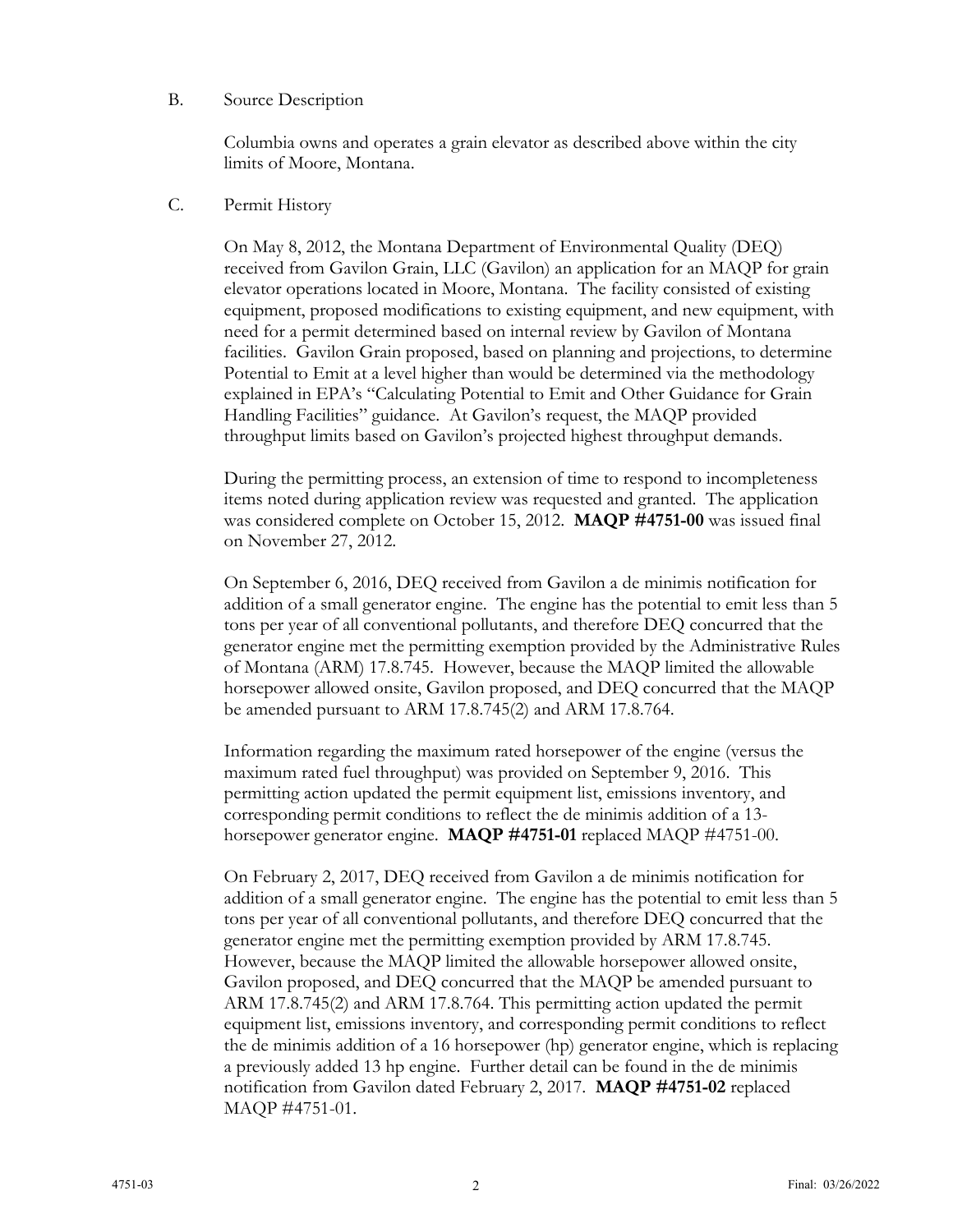D. Current Permit Action

On February 22, 2022, DEQ received an Administrative Amendment application for MAQP #4751-02 to change the name of the owner from Gavilon Grain, LLC to Columbia Grain International. MAQP #4751-02 is replaced by **MAQP #4751-03.**

E. Additional Information

Additional information, such as applicable rules and regulations, Best Available Control Technology (BACT)/Reasonably Available Control Technology (RACT) determinations, air quality impacts, and environmental assessments, is included in the analysis associated with each change to the permit.

II. Applicable Rules and Regulations

The following are partial explanations of some applicable rules and regulations that apply to the facility. The complete rules are stated in the Administrative Rules of Montana (ARM) and are available, upon request, from DEQ. Upon request, DEQ will provide references for location of complete copies of all applicable rules and regulations or copies where appropriate.

- A. ARM 17.8, Subchapter 1 General Provisions, including but not limited to:
	- 1. ARM 17.8.101 Definitions. This rule includes a list of applicable definitions used in this chapter, unless indicated otherwise in a specific subchapter.
	- 2. ARM 17.8.105 Testing Requirements. Any person or persons responsible for the emission of any air contaminant into the outdoor atmosphere shall, upon written request of DEQ, provide the facilities and necessary equipment (including instruments and sensing devices) and shall conduct tests, emission or ambient, for such periods of time as may be necessary using methods approved by DEQ.
	- 3. ARM 17.8.106 Source Testing Protocol. The requirements of this rule apply to any emission source testing conducted by DEQ, any source or other entity as required by any rule in this chapter, or any permit or order issued pursuant to this chapter, or the provisions of the Clean Air Act of Montana, 75-2-101, *et seq*., Montana Code Annotated (MCA). Columbia shall comply with the requirements contained in the Montana Source Test Protocol and Procedures Manual, including, but not limited to, using the proper test methods, and supplying the required reports. A copy of the Montana Source Test Protocol and Procedures Manual is available from DEQ upon request.
	- 4. ARM 17.8.110 Malfunctions. (2) DEQ must be notified promptly by telephone whenever a malfunction occurs that can be expected to create emissions in excess of any applicable emission limitation or to continue for a period greater than 4 hours.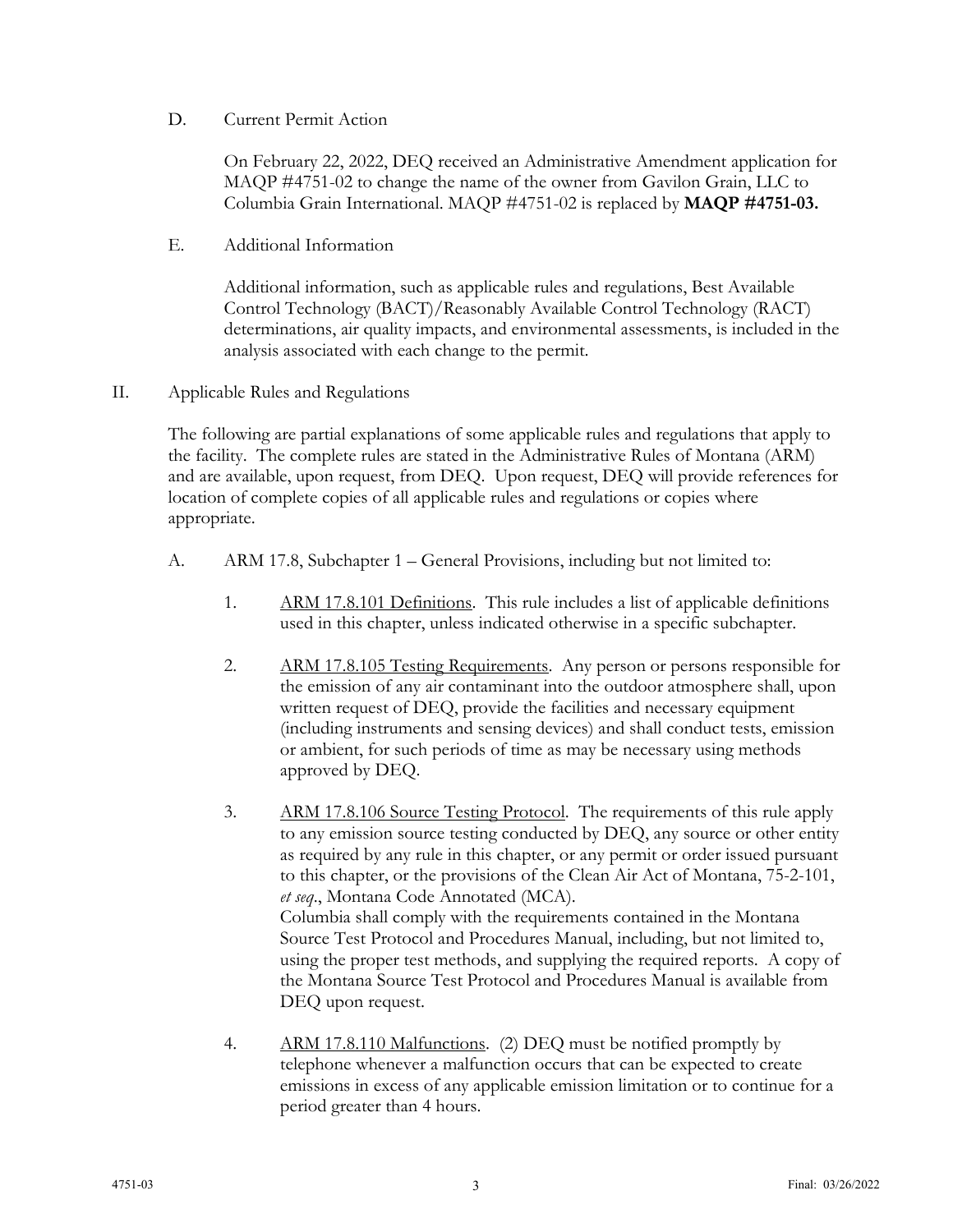- 5. ARM 17.8.111 Circumvention. (1) No person shall cause or permit the installation or use of any device or any means that, without resulting in reduction of the total amount of air contaminant emitted, conceals, or dilutes an emission of air contaminant that would otherwise violate an air pollution control regulation. (2) No equipment that may produce emissions shall be operated or maintained in such a manner as to create a public nuisance.
- B. ARM 17.8, Subchapter 2 Ambient Air Quality, including, but not limited to the following:
	- 1. ARM 17.8.204 Ambient Air Monitoring
	- 2. ARM 17.8.210 Ambient Air Quality Standards for Sulfur Dioxide
	- 3. ARM 17.8.211 Ambient Air Quality Standards for Nitrogen Dioxide
	- 4. ARM 17.8.212 Ambient Air Quality Standards for Carbon Monoxide
	- 5. ARM 17.8.213 Ambient Air Quality Standard for Ozone
	- 6. ARM 17.8.214 Ambient Air Quality Standard for Hydrogen Sulfide
	- 7. ARM 17.8.220 Ambient Air Quality Standard for Settled Particulate Matter
	- 8. ARM 17.8.221 Ambient Air Quality Standard for Visibility
	- 9. ARM 17.8.223 Ambient Air Quality Standard for PM<sub>10</sub>

Columbia must maintain compliance with the applicable ambient air quality standards.

- C. ARM 17.8, Subchapter 3 Emission Standards, including, but not limited to:
	- 1. ARM 17.8.304 Visible Air Contaminants. This rule requires that no person may cause or authorize emissions to be discharged into the outdoor atmosphere from any source installed after November 23, 1968, that exhibit an opacity of 20% or greater averaged over 6 consecutive minutes.
	- 2. ARM 17.8.308 Particulate Matter, Airborne. (1) This rule requires an opacity limitation of less than 20% for all fugitive emission sources and that reasonable precautions be taken to control emissions of airborne particulate matter. (2) Under this rule, Columbia shall not cause or authorize the use of any street, road, or parking lot without taking reasonable precautions to control emissions of airborne particulate matter.
	- 3. ARM 17.8.309 Particulate Matter, Fuel Burning Equipment. This rule requires that no person shall cause, allow, or permit to be discharged into the atmosphere particulate matter caused by the combustion of fuel in excess of the amount determined by this rule.
	- 4. ARM 17.8.310 Particulate Matter, Industrial Process. This rule requires that no person shall cause, allow, or permit to be discharged into the atmosphere particulate matter in excess of the amount set forth in this rule.
	- 5. ARM 17.8.322 Sulfur Oxide Emissions--Sulfur in Fuel. This rule requires that no person shall burn liquid, solid, or gaseous fuel in excess of the amount set forth in this rule.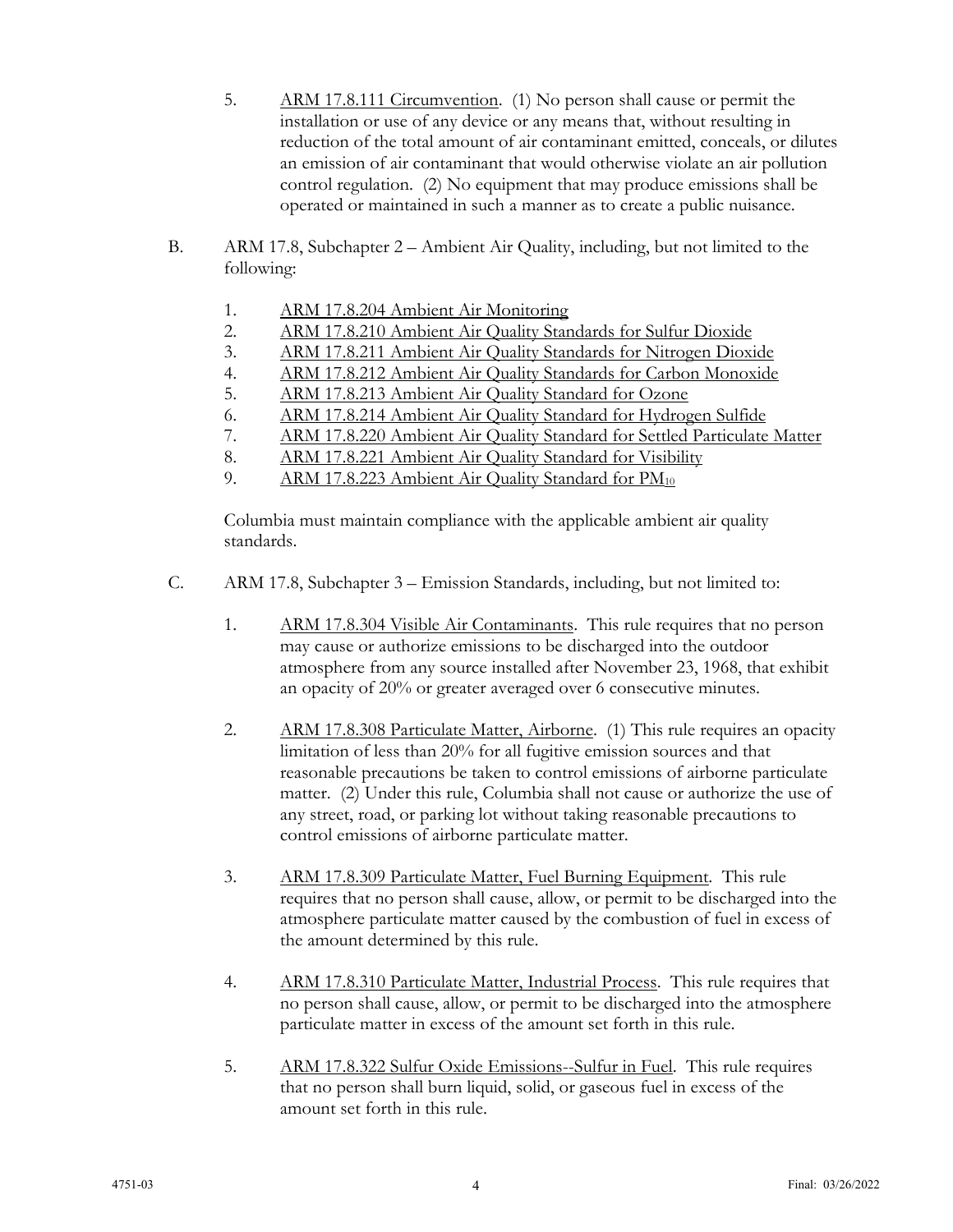- 6. ARM 17.8.324 Hydrocarbon Emissions--Petroleum Products. (3) No person shall load or permit the loading of gasoline into any stationary tank with a capacity of 250 gallons or more from any tank truck or trailer, except through a permanent submerged fill pipe, unless such tank is equipped with a vapor loss control device as described in (1) of this rule.
- 7. ARM 17.8.340 Standard of Performance for New Stationary Sources and Emission Guidelines for Existing Sources. This rule incorporates, by reference, 40 CFR Part 60, Standards of Performance for New Stationary Sources (NSPS). Columbia is considered an NSPS affected facility under 40 CFR Part 60 and is subject to the requirements of the following subparts.
	- a.  $40 \text{ CFR } 60$ , Subpart A General Provisions apply to all equipment or facilities subject to an NSPS Subpart.
	- b. 40 CFR 60, Subpart IIII Standards of Performance for Stationary Compression Ignition Internal Combustion Engines: The provisions of this subpart are applicable to manufacturers, owners, and operators of stationary compression ignition (CI) internal combustion engines (ICE) and other persons as specified in paragraphs (a)(1) through (4) of 40 CFR  $60.4200(a)(1)$  through (4).

Based on the information presented in the MAQP #4751-00 application, and discussion during the de minimis additions of MAQP #4751-01, the generator engines used would likely be portable in nature, and brought onsite only as needed; therefore, the engine would likely not meet the definition of a stationary engine. However, if the engine were left on-site and became stationary, 40 CFR 60 Subpart IIII may apply.

- 8. ARM 17.8.341 Emission Standards for Hazardous Air Pollutants. This source shall comply with the standards and provisions of 40 CFR Part 61, as appropriate.
- 9. ARM 17.8.342 Emission Standards for Hazardous Air Pollutants for Source Categories:
	- a. 40 CFR 63, Subpart A General Provisions may apply to any equipment or facilities subject to a 40 CFR 63 Subpart.
	- b. 40 CFR 63, Subpart ZZZZ National Emissions Standards for Hazardous Air Pollutants for Stationary Reciprocating Internal Combustion Engines (RICE): An owner or operator of a stationary RICE is subject to this subpart except if the stationary RICE is being tested as a stationary RICE test cell/stand.

Based on the information presented in the MAQP #4751-00 application, and discussion during the de minimis additions of MAQP #4751-01, the generator engines used would likely be portable in nature, and brought onsite only as needed; therefore, the engine would likely not meet the definition of a stationary engine. However, if the engine were left on-site and became stationary, 40 CFR 63 Subpart ZZZZ may apply.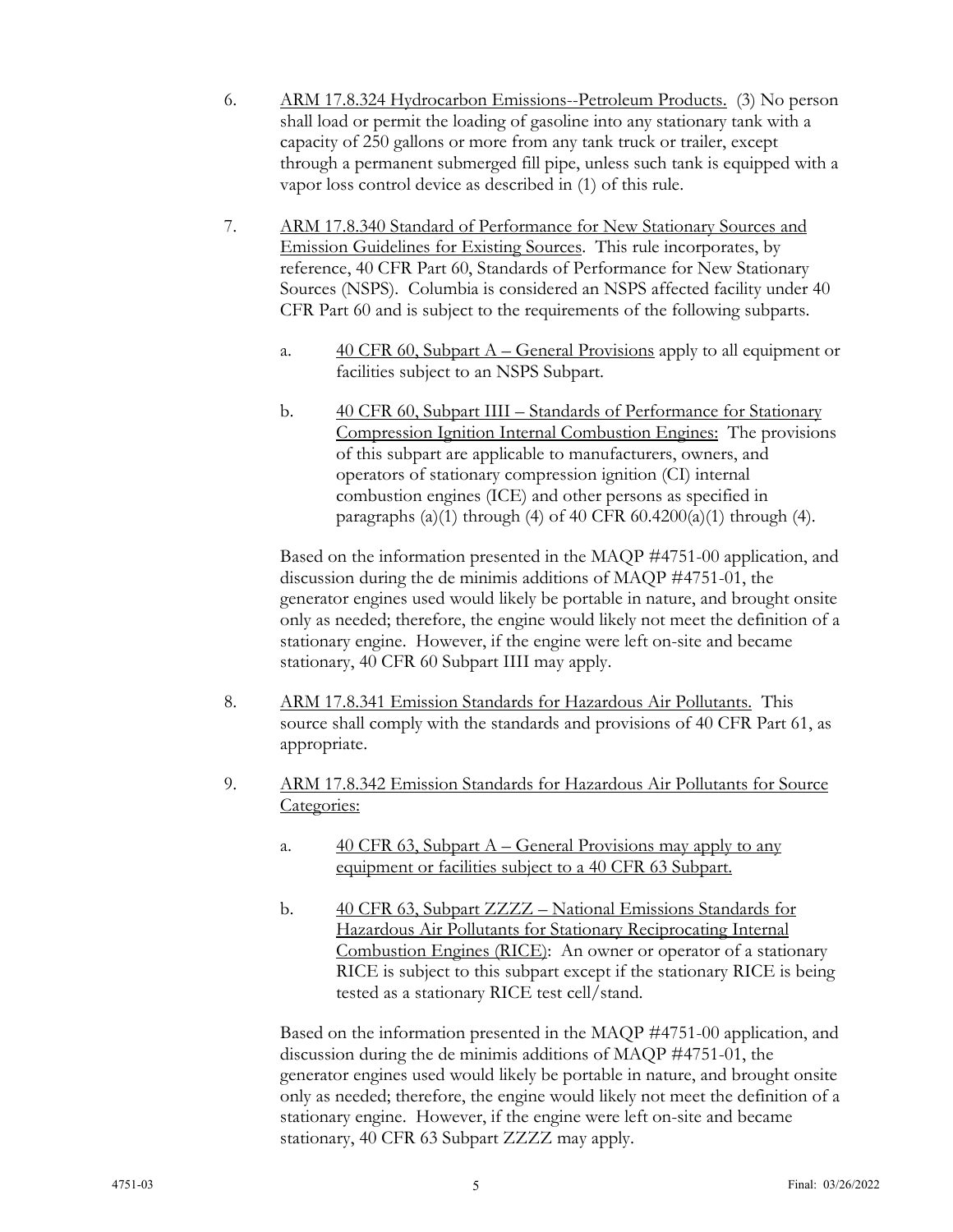- D. ARM 17.8, Subchapter 5 Air Quality Permit Application, Operation, and Open Burning Fees, including, but not limited to:
	- 1. ARM 17.8.504 Air Quality Permit Application Fees. This rule requires that an applicant submit an air quality permit application fee concurrent with the submittal of an air quality permit application. A permit application is incomplete until the proper application fee is paid to DEQ. As an administrative amendment, the current permit action does not require a fee.
	- 2. ARM 17.8.505 Air Quality Operation Fees. An annual air quality operation fee must, as a condition of continued operation, be submitted to DEQ by each source of air contaminants holding an air quality permit (excluding an open burning permit) issued by DEQ. The air quality operation fee is based on the actual or estimated actual amount of air pollutants emitted during the previous calendar year.

An air quality operation fee is separate and distinct from an air quality permit application fee. The annual assessment and collection of the air quality operation fee, described above, shall take place on a calendar-year basis. DEQ may insert into any final permit issued after the effective date of these rules, such conditions as may be necessary to require the payment of an air quality operation fee on a calendar-year basis, including provisions that prorate the required fee amount.

- E. ARM 17.8, Subchapter 7 Permit, Construction, and Operation of Air Contaminant Sources, including, but not limited to:
	- 1. ARM 17.8.740 Definitions. This rule is a list of applicable definitions used in this chapter, unless indicated otherwise in a specific subchapter.
	- 2. ARM 17.8.743 Montana Air Quality Permits--When Required. This rule requires a person to obtain an air quality permit or permit modification to construct, modify, or use any air contaminant sources that have the potential to emit (PTE) greater than 25 tons per year of any pollutant. Columbia has a PTE greater than 25 tons per year of particulate matter, particulate matter with an aerodynamic diameter of 10 microns or less, and oxides of nitrogen; therefore, an air quality permit is required.
	- 3. ARM 17.8.744 Montana Air Quality Permits--General Exclusions. This rule identifies the activities that are not subject to the Montana Air Quality Permit program.
	- 4. ARM 17.8.745 Montana Air Quality Permits--Exclusion for De Minimis Changes. This rule identifies the de minimis changes at permitted facilities that do not require a permit under the Montana Air Quality Permit Program.
	- 5. ARM 17.8.748 New or Modified Emitting Units--Permit Application Requirements. (1) This rule requires that a permit application be submitted prior to installation, modification, or use of a source. The current permit action is an administrative amendment; therefore, a permit application is not required. (7) This rule requires that the applicant notify the public by means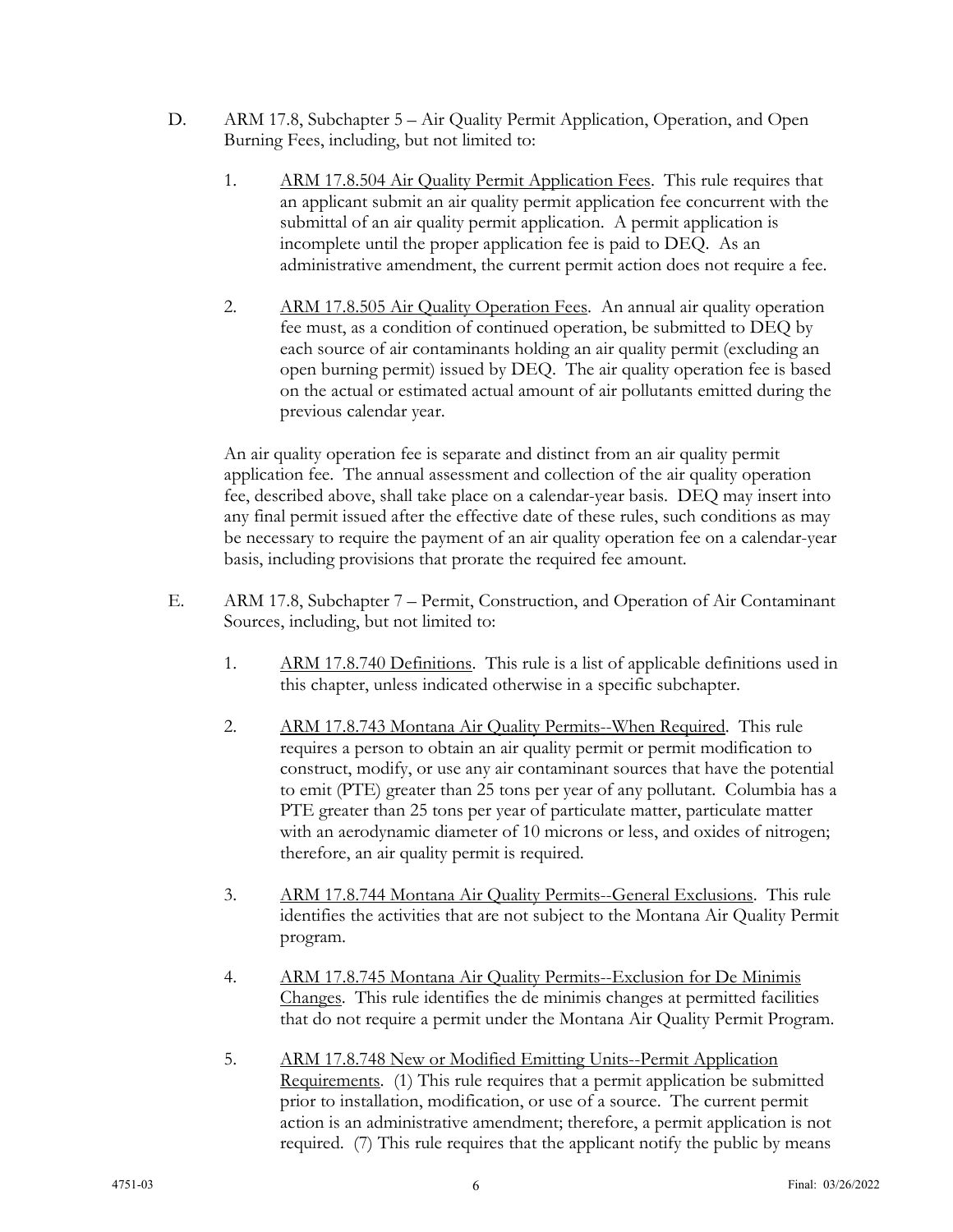of legal publication in a newspaper of general circulation in the area affected by the application for a permit. The current permit action is an administrative amendment; therefore, no public notice was required.

- 6. ARM 17.8.749 Conditions for Issuance or Denial of Permit. This rule requires that the permits issued by DEQ must authorize the construction and operation of the facility or emitting unit subject to the conditions in the permit and the requirements of this subchapter. This rule also requires that the permit must contain any conditions necessary to assure compliance with the Federal Clean Air Act (FCAA), the Clean Air Act of Montana, and rules adopted under those acts.
- 7. ARM 17.8.752 Emission Control Requirements. This rule requires a source to install the maximum air pollution control capability that is technically practicable and economically feasible, except that BACT shall be utilized. The required BACT analysis is included in Section III of this permit analysis.
- 8. ARM 17.8.755 Inspection of Permit. This rule requires that air quality permits shall be made available for inspection by DEQ at the location of the source.
- 9. ARM 17.8.756 Compliance with Other Requirements. This rule states that nothing in the permit shall be construed as relieving Columbia of the responsibility for complying with any applicable federal or Montana statute, rule, or standard, except as specifically provided in ARM 17.8.740, *et seq*.
- 10. ARM 17.8.759 Review of Permit Applications. This rule describes DEQ's responsibilities for processing permit applications and making permit decisions on those permit applications that do not require the preparation of an environmental impact statement.
- 11. ARM 17.8.762 Duration of Permit. An air quality permit shall be valid until revoked or modified, as provided in this subchapter, except that a permit issued prior to construction of a new or modified source may contain a condition providing that the permit will expire unless construction is commenced within the time specified in the permit, which in no event may be less than 1 year after the permit is issued.
- 12. ARM 17.8.763 Revocation of Permit. An air quality permit may be revoked upon written request of the permittee, or for violations of any requirement of the Clean Air Act of Montana, rules adopted under the Clean Air Act of Montana, the FCAA, rules adopted under the FCAA, or any applicable requirement contained in the Montana State Implementation Plan (SIP).
- 13. ARM 17.8.764 Administrative Amendment to Permit. An air quality permit may be amended for changes in any applicable rules and standards adopted by the Board of Environmental Review (Board) or changed conditions of operation at a source or stack that do not result in an increase of emissions as a result of those changed conditions. The owner or operator of a facility may not increase the facility's emissions beyond permit limits unless the increase meets the criteria in ARM 17.8.745 for a de minimis change not requiring a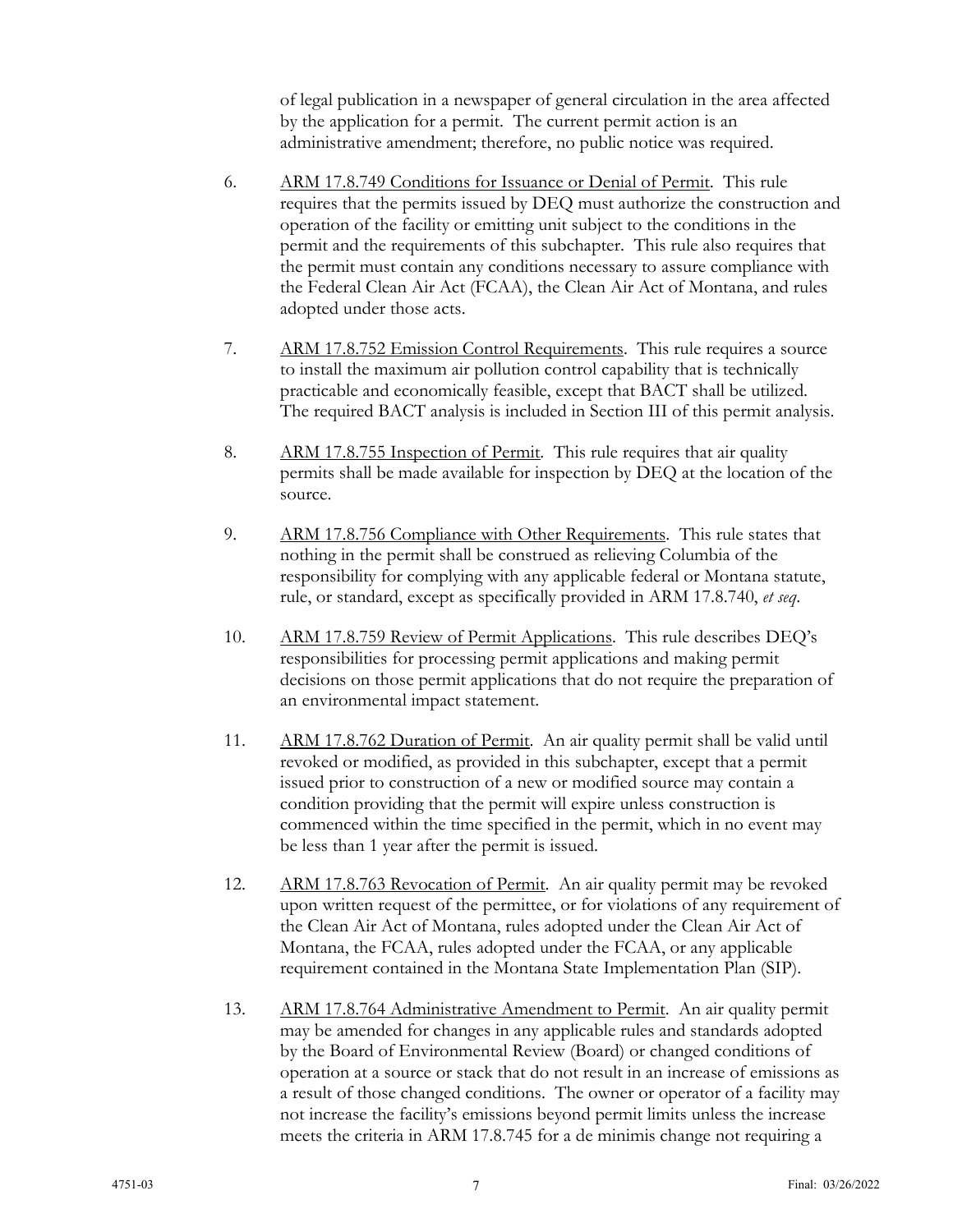permit, or unless the owner or operator applies for and receives another permit in accordance with ARM 17.8.748, ARM 17.8.749, ARM 17.8.752, ARM 17.8.755, and ARM 17.8.756, and with all applicable requirements in ARM Title 17, Chapter 8, Subchapters 8, 9, and 10.

- 14. ARM 17.8.765 Transfer of Permit. This rule states that an air quality permit may be transferred from one person to another if written notice of intent to transfer, including the names of the transferor and the transferee, is sent to DEQ.
- F. ARM 17.8, Subchapter 8 Prevention of Significant Deterioration of Air Quality, including, but not limited to:
	- 1. ARM 17.8.801 Definitions. This rule is a list of applicable definitions used in this subchapter.
	- 2. ARM 17.8.818 Review of Major Stationary Sources and Major Modifications- -Source Applicability and Exemptions. The requirements contained in ARM 17.8.819 through ARM 17.8.827 shall apply to any major stationary source and any major modification, with respect to each pollutant subject to regulation under the FCAA that it would emit, except as this subchapter would otherwise allow.

This facility is not a major stationary source because this facility is not a listed source and the facility's PTE is below 250 tons per year of any pollutant (excluding fugitive emissions).

- G. ARM 17.8, Subchapter 12 Operating Permit Program Applicability, including, but not limited to:
	- 1. ARM 17.8.1201 Definitions. (23) Major Source under Section 7412 of the FCAA is defined as any source having:
		- a.  $PTE > 100 \text{ tons/year}$  of any pollutant;
		- b. PTE > 10 tons/year of any one hazardous air pollutant (HAP), PTE > 25 tons/year of a combination of all HAPs, or lesser quantity as DEQ may establish by rule; or
		- c.  $PTE > 70$  tons/year of particulate matter with an aerodynamic diameter of 10 microns or less ( $PM_{10}$ ) in a serious  $PM_{10}$ nonattainment area.
	- 2. ARM 17.8.1204 Air Quality Operating Permit Program. (1) Title V of the FCAA amendments of 1990 requires that all sources, as defined in ARM 17.8.1204(1), obtain a Title V Operating Permit. In reviewing and issuing MAQP #4751-03 for the Moore Grain Elevator, the following conclusions were made:
		- a. The facility's PTE is less than 100 tons/year for any pollutant.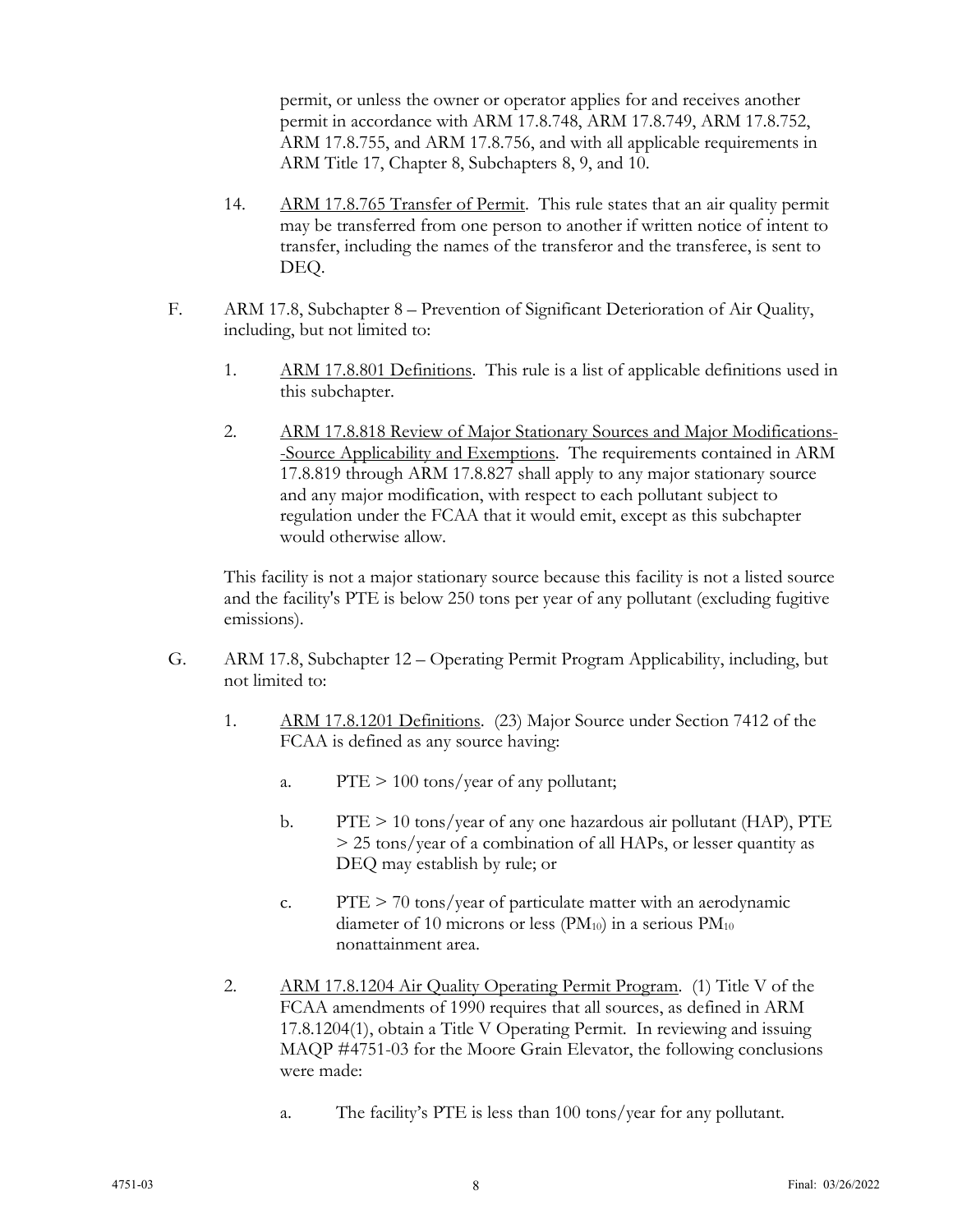- b. The facility's PTE is less than 10 tons/year for any one HAP and less than 25 tons/year for all HAPs.
- c. This source is not located in a serious  $PM_{10}$  nonattainment area.
- d. This facility is not subject to any current NSPS (pending the stationary status of the generator engines).
- e. This facility is not subject to any current NESHAP (pending the stationary status of the generator engines).
- f. This source is not a Title IV affected source, or a solid waste combustion unit.
- g. This source is not an EPA designated Title V source.

Based on these facts, DEQ determined that the Moore Grain Elevator will be a minor source of emissions as defined under Title V. However, if minor sources subject to NSPS are required to obtain a Title V Operating Permit, Columbia may be required to obtain a Title V Operating Permit pending the stationary status of the generator engines.

#### III. BACT Determination

A BACT determination is required for each new or modified source. Columbia shall install on the new or modified source the maximum air pollution control capability, which is technically practicable and economically feasible, except that BACT shall be utilized.

As the current permit action is an administrative amendment pursuant to ARM 17.8.745(2) and ARM 17.8.764, no BACT analysis was required.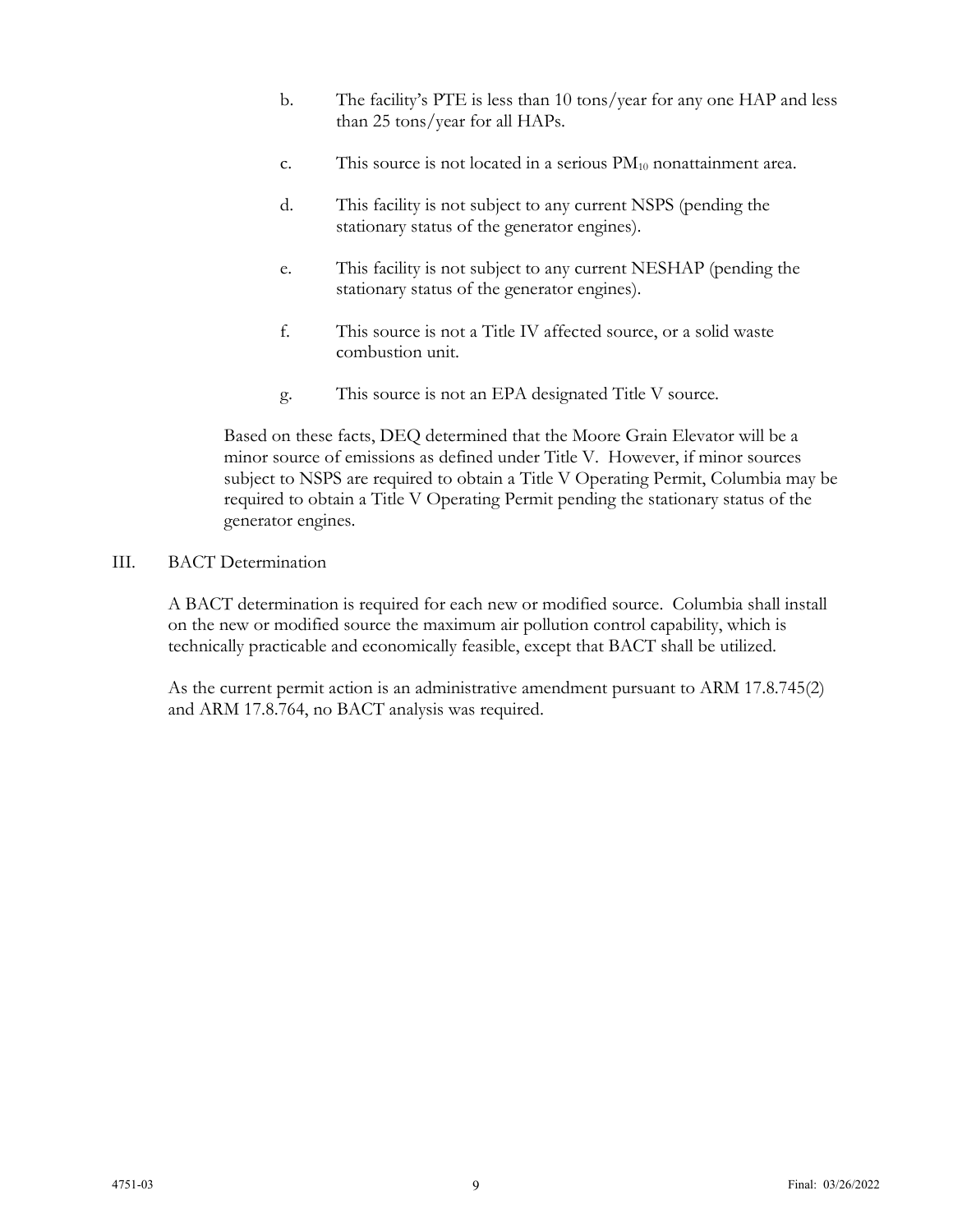# IV. Emission Inventory

| Columbia Grain International<br>Moore Grain Elevator<br><b>MAQP #4751-03</b>                                                |       |       |      |       |      |      |
|-----------------------------------------------------------------------------------------------------------------------------|-------|-------|------|-------|------|------|
| Potential To Emit in Tons Per Year<br><b>VOC</b><br>$PM_{2.5}$<br>NO <sub>x</sub><br>CO<br><b>PM</b><br>$PM_{10}$<br>Source |       |       |      |       |      |      |
| Grain Receiving (Truck and/or Railcar)                                                                                      | 34.29 | 11.24 | 1.91 |       |      |      |
| Grain Loadout (Truck and/or Railcar)                                                                                        | 7.87  | 2.65  | 0.90 |       |      |      |
| Grain Cleaning                                                                                                              | 4.50  | 1.14  | 0.19 |       |      |      |
| Grain Drying                                                                                                                | 5.78  | 1.45  | 0.25 |       |      |      |
| Grain Drying - Propane Combustion                                                                                           | 0.30  | 0.30  | 0.30 | 5.60  | 3.23 | 0.43 |
| Internal Handling                                                                                                           | 11.62 | 6.48  | 2.21 |       |      |      |
| On-site and Offsite Piles                                                                                                   | 6.13  | 2.14  | 0.44 |       |      |      |
| Storage Bin Vents                                                                                                           | 9.53  | 2.40  | 0.42 |       |      |      |
| Diesel Generator Engines                                                                                                    | 2.08  | 2.08  | 2.08 | 29.33 | 6.32 | 2.38 |
| Haul Roads                                                                                                                  | 13.89 | 4.25  | 0.48 |       |      |      |
| <b>TOTAL:</b>                                                                                                               | 95.99 | 34.13 | 9.18 | 34.93 | 9.55 | 2.81 |

 $bu = bushels$ 

CO = carbon monoxide hp = horsepower  $hr = hour$  $\mathrm{lb} = \mathrm{pound}$ MMBtu = million British thermal units  $NO<sub>X</sub> =$  oxides of nitrogen PM = particulate matter  $PM_{10}$  = particulate matter with an aerodynamic diameter of 10 microns or less  $PM_{2.5}$  = particulate matter with an aerodynamic diameter of 2.5 microns or less  $TPY = \text{ton per year}$  $yr = year$ VMT = vehicle miles traveled VOC = volatile organic compounds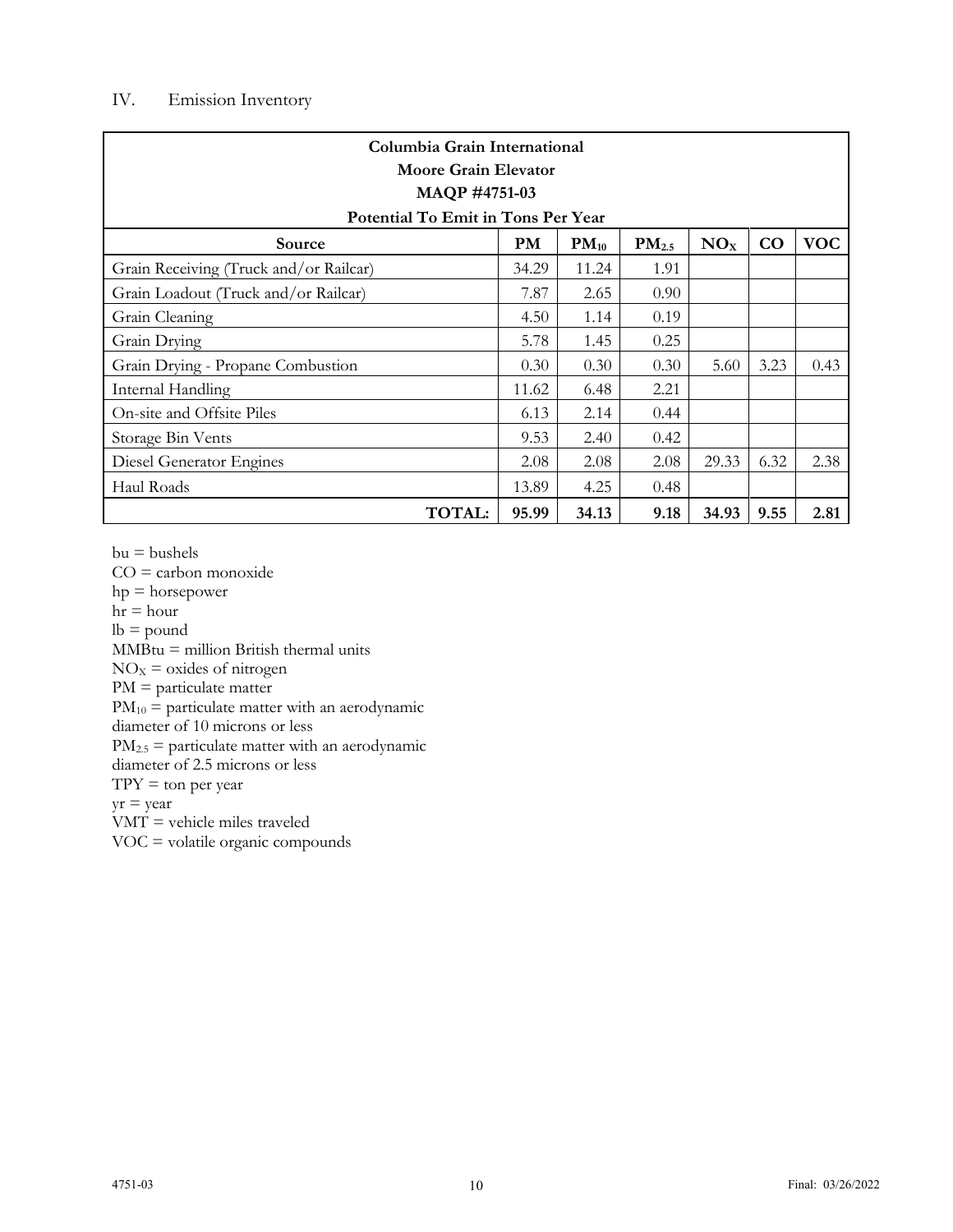# **Grain Receiving (SCC 3-02-005-05)**

Grain can be received via truck or railcar. It is assumed 100% of grain received will be via straight grain truck at Elevator 4 as doing so provides the most conservative emissions estimate. This calculation overestimates emissions.

| Maximum projected grain available: | 10,000,000                                                 | bushels/yr               | (MAQP #4751-00<br>Application)                                           |
|------------------------------------|------------------------------------------------------------|--------------------------|--------------------------------------------------------------------------|
| Assumed Grain Density:             | 60                                                         | lb/bushel                | (highest density grain - AP-42 Appendix B)                               |
| Assumed mass grain handled:        | 381,000                                                    | $\frac{\tan}{\text{yr}}$ | (see MAQP #4751-00 application - Table B-2)                              |
| PM Emissions (all filterable)      |                                                            |                          |                                                                          |
| Emissions Factor:<br>Calculations: | 0.18<br>$0.18$ lb/ton handled*381000ton/yr*0.0005 ton/lb   | lb/ton handled           | (Max emissions rate, AP-42 Table 9.9.1-1, 3/2003)<br><b>TPY</b><br>34.29 |
| PM <sup>10</sup> Emissions         |                                                            |                          |                                                                          |
| Emissions Factor:<br>Calculations: | 0.059<br>$0.059$ lb/ton handled*381000ton/yr*0.0005 ton/lb | lb/ton handled           | (Max emissions rate, AP-42 Table 9.9.1-1, 3/2003)<br><b>TPY</b><br>11.24 |
| PM <sub>2.5</sub> Emissions        |                                                            |                          |                                                                          |
| Emissions Factor:<br>Calculations: | 0.01<br>0.01lb/ton handled*381000ton/yr*0.0005 ton/lb =    | lb/ton handled           | (Max emissions rate, AP-42 Table 9.9.1-1, 3/2003)<br>1.91<br>TPY         |

# **Grain Shipping (SCC 3-02-005-06)**

Grain shipping can occur via truck or railcar. It is assumed 100% of the grain shipped will be via truck as doing so provides the most conservative emissions estimate

| Calculations:                      |            |                          | TPY<br>7.87<br>0.086lb/ton handled*366000ton/yr*0.0005 ton/lb *50% control = |
|------------------------------------|------------|--------------------------|------------------------------------------------------------------------------|
| Emissions Factor:                  | 0.086      | lb/ton handled           | (Max emissions rate, AP-42 Table 9.9.1-1, 3/2003)                            |
| PM Emissions (all filterable)      |            |                          |                                                                              |
| Assumed mass grain handled:        | 366,000    | $\frac{\tan}{\text{yr}}$ | (see MAQP #4751-00 application - Table B-2)                                  |
| Assumed Grain Density:             | 60         | lb/bushel                | (highest density grain - AP-42 Appendix B)                                   |
| Maximum projected grain available: | 10,000,000 | bushels/vr               | (MAQP #4751-00<br>Application)                                               |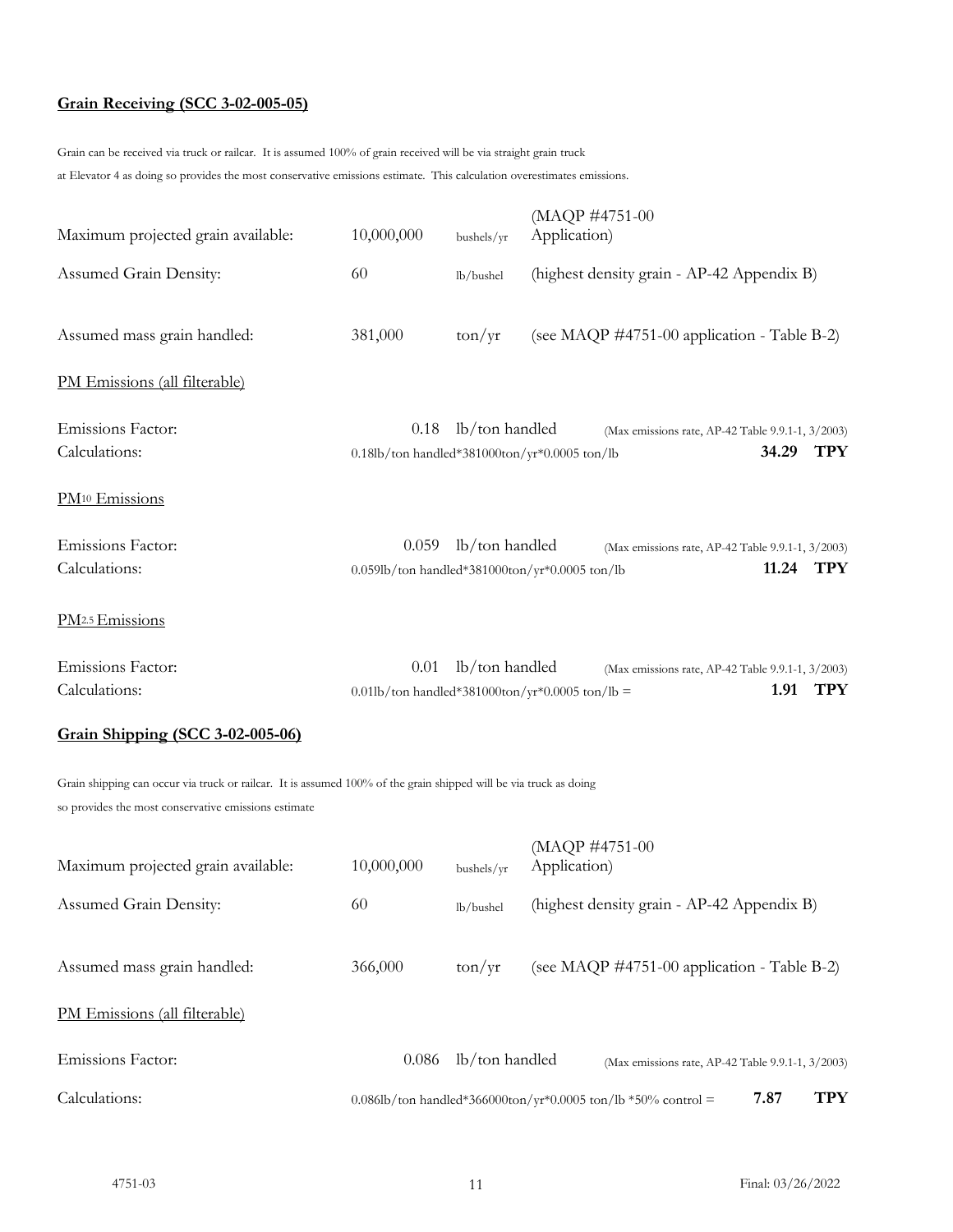PM<sup>10</sup>Emissions

| Emissions Factor:                                                                                                                                   | 0.029                                             | lb/ton handled                                                   | (Max emissions rate, AP-42 Table 9.9.1-1, 3/2003)                                                         |      |                    |
|-----------------------------------------------------------------------------------------------------------------------------------------------------|---------------------------------------------------|------------------------------------------------------------------|-----------------------------------------------------------------------------------------------------------|------|--------------------|
| Calculations:                                                                                                                                       |                                                   | 0.029lb/ton handled*366000ton/yr*0.0005 ton/lb * 50% control =   |                                                                                                           | 2.65 | <b>TPY</b>         |
| PM <sub>2.5</sub> Emissions                                                                                                                         |                                                   |                                                                  |                                                                                                           |      |                    |
| Emissions Factor:                                                                                                                                   | 0.0049                                            | lb/ton handled                                                   | (Max emissions rate, AP-42 Table 9.9.1-1, 3/2003)                                                         |      |                    |
| Calculations:                                                                                                                                       |                                                   |                                                                  | 0.0049lb/ton handled*366000ton/yr*0.0005 ton/lb =                                                         | 0.90 | <b>TPY</b>         |
| Grain Cleaning - Internal Vibrating (SCC 3-02-005-37)                                                                                               |                                                   |                                                                  |                                                                                                           |      |                    |
| Maximum Rated Throughput:<br>Assumed Grain Density:<br>Maximum projected grain available:<br>Allowable Throughput:<br>PM Emissions (All filterable) | 200<br>60<br>2,000,000<br>60,000                  | bushel/hour<br>lb/bushel<br>bushels/yr<br>$\text{ton}/\text{yr}$ | (MAQP #4751-00<br>Application)<br>(highest density grain - AP-42 Appendix B)<br>(MAQP #4751-00 Condition) |      |                    |
|                                                                                                                                                     |                                                   |                                                                  |                                                                                                           |      |                    |
| Emissions Factor:<br>Calculations:                                                                                                                  | 0.15<br>$0.15$ lb/ton*60000ton/yr*0.0005 ton/lb = | $lb$ /ton                                                        | adjusted for uncontrolled assuming 50%<br>(AP-42 Emissions Factor Documentation - Appendix G)             |      | <b>TPY</b><br>4.5  |
| PM <sup>10</sup> Emissions                                                                                                                          |                                                   |                                                                  |                                                                                                           |      |                    |
| Emissions Factor:                                                                                                                                   | 0.038                                             | $lb$ /ton                                                        | adjusted for uncontrolled assuming 50%<br>(AP-42 Emissions Factor Documentation - Appendix G)             |      |                    |
| Calculations:                                                                                                                                       | $0.038$ lb/ton*60000ton/yr*0.0005 ton/lb =        |                                                                  |                                                                                                           |      | 1.14<br><b>TPY</b> |
| PM <sub>2.5</sub> Emissions                                                                                                                         |                                                   |                                                                  |                                                                                                           |      |                    |
| Emissions Factor:                                                                                                                                   | 0.0064                                            | $lb$ /ton                                                        | adjusted for uncontrolled assuming 50%<br>(AP-42 Emissions Factor Documentation - Appendix G)             |      |                    |
| Calculations:                                                                                                                                       | $0.0064$ lb/ton*60000ton/yr*0.0005 ton/lb =       |                                                                  |                                                                                                           | 0.19 | <b>TPY</b>         |
| Grain Drying - Column Dryer (SCC 3-02-005-27)                                                                                                       |                                                   |                                                                  |                                                                                                           |      |                    |
| Assumed Grain Density:<br>Maximum projected grain available:                                                                                        | 60<br>1,752,000                                   | lb/bushel<br>bushels/yr                                          | (highest density grain - AP-42 Appendix B)<br>(MAQP #4751-00<br>Application)                              |      |                    |
| Allowable Throughput:                                                                                                                               | 52,560                                            | $\text{ton/yr}$                                                  | (MAQP #4751-00 Permit Condition)                                                                          |      |                    |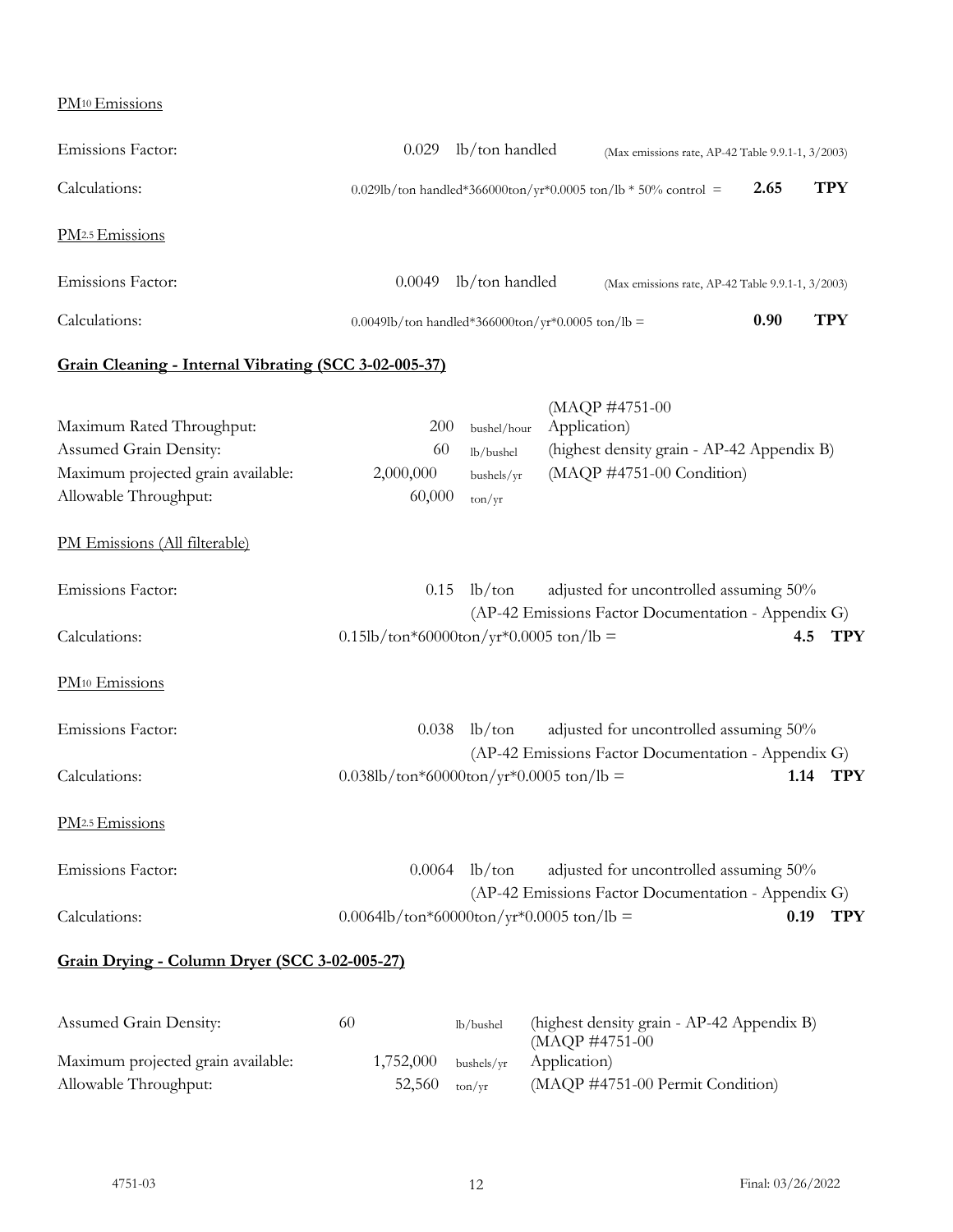# PM Emissions (All Filterable)

| Emissions Factor:                                   | $(AP-42 Table 9.9.1-1, 3/03)$<br>$0.22$ lb/ton                                           |      |                     |
|-----------------------------------------------------|------------------------------------------------------------------------------------------|------|---------------------|
| Calculations:                                       | $0.22\text{lb}/\text{ton}^*52,560 \text{ ton}/\text{yr}^*0.0005 \text{ ton}/\text{lb} =$ | 5.78 | <b>TPY</b>          |
| PM <sup>10</sup> Emissions                          |                                                                                          |      |                     |
| Emissions Factor:                                   | $0.055$ lb/ton<br>$(AP-42 Table 9.9.1-1, 3/03)$                                          |      |                     |
| Calculations:                                       | $0.055$ lb/ton*52,560ton/yr*0.0005 ton/lb =                                              | 1.45 | <b>TPY</b>          |
| PM <sub>2.5</sub> Emissions                         |                                                                                          |      |                     |
| Emissions Factor:                                   | $0.0094$ lb/ton<br>$(AP-42 Table 9.9.1-1, 3/03)$                                         |      |                     |
| Calculations:                                       | $0.0094$ lb/ton*52,560ton/yr*0.0005 ton/lb =                                             | 0.25 | <b>TPY</b>          |
| Grain Drying - Propane Combustion (SCC 1-02-010-02) |                                                                                          |      |                     |
| Maximum Firing Rate:                                | 9<br>MMBtu/hr                                                                            |      |                     |
| Hours of Operation:                                 | hr/yr<br>8760                                                                            |      |                     |
| Assumed heat content:                               | 91.5<br>MMBtu/10^3 gallon (AP-42 Table 1.5-1, 07/2008 note a)                            |      |                     |
| PM Emissions - Filterable                           |                                                                                          |      |                     |
| Emissions Factor:                                   | lb/MMBtu (AP-42 Table 1.5-1, 07/2008)<br>0.00219                                         |      |                     |
| Calculations:                                       | 0.00218579234972678lb/MMBtu*9MMBtu/hr=                                                   | 0.02 | lb/hr               |
|                                                     | 0.019672131147541lb/hr*8760hr/yr*0.0005ton/lb=                                           | 0.09 | $\frac{\tan(y)}{y}$ |
| PM Emissions - Condensable                          |                                                                                          |      |                     |
| <b>Emissions Factor:</b>                            | 0.00546 lb/MMBtu (AP-42 Table 1.5-1, 07/2008)                                            |      |                     |
| Calculations                                        | 0.00546448087431694lb/MMBtu*9MMBtu/hr=                                                   | 0.05 | lb/hr               |
|                                                     | 0.0491803278688525lb/hr*8760hr/yr*0.0005ton/lb=                                          | 0.22 | $\frac{\tan(y)}{y}$ |
| NO <sub>x</sub> Emissions                           |                                                                                          |      |                     |
| Emissions Factor:                                   | lb/MMBtu (AP-42 Table 1.5-1, 07/2008)<br>0.14208                                         |      |                     |
| Calculations                                        | 0.14207650273224lb/MMBtu*9MMBtu/hr=                                                      | 1.28 | lb/hr               |
|                                                     | 1.27868852459016lb/hr*8760hr/yr*0.0005ton/lb=                                            | 5.60 | $\frac{\tan(y)}{y}$ |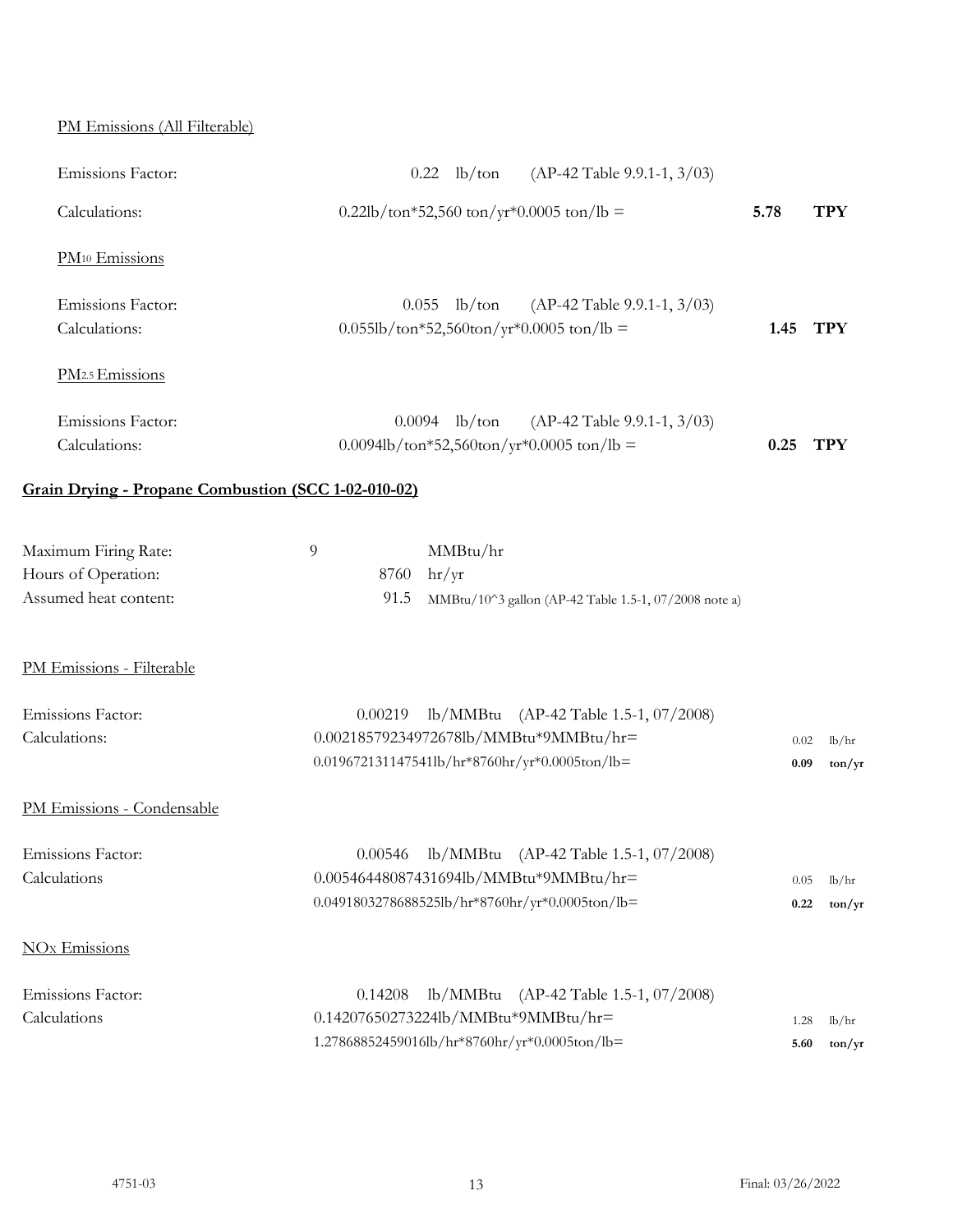## CO Emissions

| Emissions Factor:<br>Calculations                                                        | lb/MMBtu (AP-42 Table 1.5-1, 07/2008)<br>0.08197<br>0.0819672131147541lb/MMBtu*9MMBtu/hr=<br>0.737704918032787lb/hr*8760hr/yr*0.0005ton/lb=                                                                      | 0.74<br>3.23   | lb/hr<br>$\text{ton/yr}$                         |
|------------------------------------------------------------------------------------------|------------------------------------------------------------------------------------------------------------------------------------------------------------------------------------------------------------------|----------------|--------------------------------------------------|
| <b>VOC Emissions</b>                                                                     |                                                                                                                                                                                                                  |                |                                                  |
| Emissions Factor:<br>Calculations                                                        | 0.010928962 lb/MMBtu (AP-42 Table 1.5-1, 07/2008)<br>0.0109289617486339lb/MMBtu*9MMBtu/hr=<br>0.0983606557377049lb/hr*8760hr/yr*0.0005ton/lb=                                                                    | 0.10<br>0.43   | lb/hr<br>$\text{ton/yr}$                         |
| Internal Handling (SCC 3-02-005-30)                                                      |                                                                                                                                                                                                                  |                |                                                  |
| Grain is transported from the unloading areas (i.e. dump pits) to various<br>conveyors). | storage locations and the loadout areas by a series of conveyors (i.e. belt, drag and/or bucket                                                                                                                  |                |                                                  |
| Assumed Throughput:                                                                      | 762,000<br>$\text{ton/yr}$<br>(MAQP #4751-00 Application)                                                                                                                                                        |                |                                                  |
| PM Emissions (All Filterable)                                                            |                                                                                                                                                                                                                  |                |                                                  |
| Emissions Factor:<br>Calculations:<br>PM <sup>10</sup> Emissions (All Filterable)        | 0.061<br>$lb$ /ton<br>$(AP-42 Table 9.9.1-1, 3/2003)$<br>$0.061\text{lb}/\text{ton*}762000\text{ton}/\text{yr*}0.0005\text{ ton}/\text{lb}$<br>50% control efficiency for practices, covers, and oil suppression | 23.24<br>11.62 | $\text{ton}/\text{yr}$<br>$\text{ton/yr}$        |
| Emissions Factor:<br>Calculations:<br>PM <sub>2.5</sub> Emissions (All Filterable)       | $0.034$ lb/ton<br>$(AP-42 Table 9.9.1-1, 3/2003)$<br>$0.034$ lb/ton*762000ton/yr*0.0005 ton/lb =<br>50% control efficiency for practices, covers, and oil suppression                                            | 12.95<br>6.48  | $\text{ton}/\text{yr}$<br>$\text{ton}/\text{yr}$ |
| Emissions Factor:<br>Calculations:                                                       | $0.0058$ lb/ton<br>$(AP-42 Table 9.9.1-1, 3/2003)$<br>$0.0058$ lb/ton*762000ton/yr*0.0005 ton/lb =                                                                                                               | 2.21           | $\text{ton}/\text{yr}$                           |
| Storage Bin Vents (SCC 3-02-005-40)                                                      |                                                                                                                                                                                                                  |                |                                                  |
| Assumed Throughput:                                                                      | 762,000<br>$\text{ton/yr}$<br>(MAQP #4751-00 Application)                                                                                                                                                        |                |                                                  |
| PM Emissions (All Filterable)                                                            |                                                                                                                                                                                                                  |                |                                                  |
| Emissions Factor:<br>Calculations:                                                       | $lb$ /ton<br>0.025<br>(AP-42 Table 9.9.1-1, 3/2003)<br>$0.025$ lb/ton*762000ton/yr*0.0005 ton/lb =                                                                                                               | 9.53           | $\frac{\tan}{\text{yr}}$                         |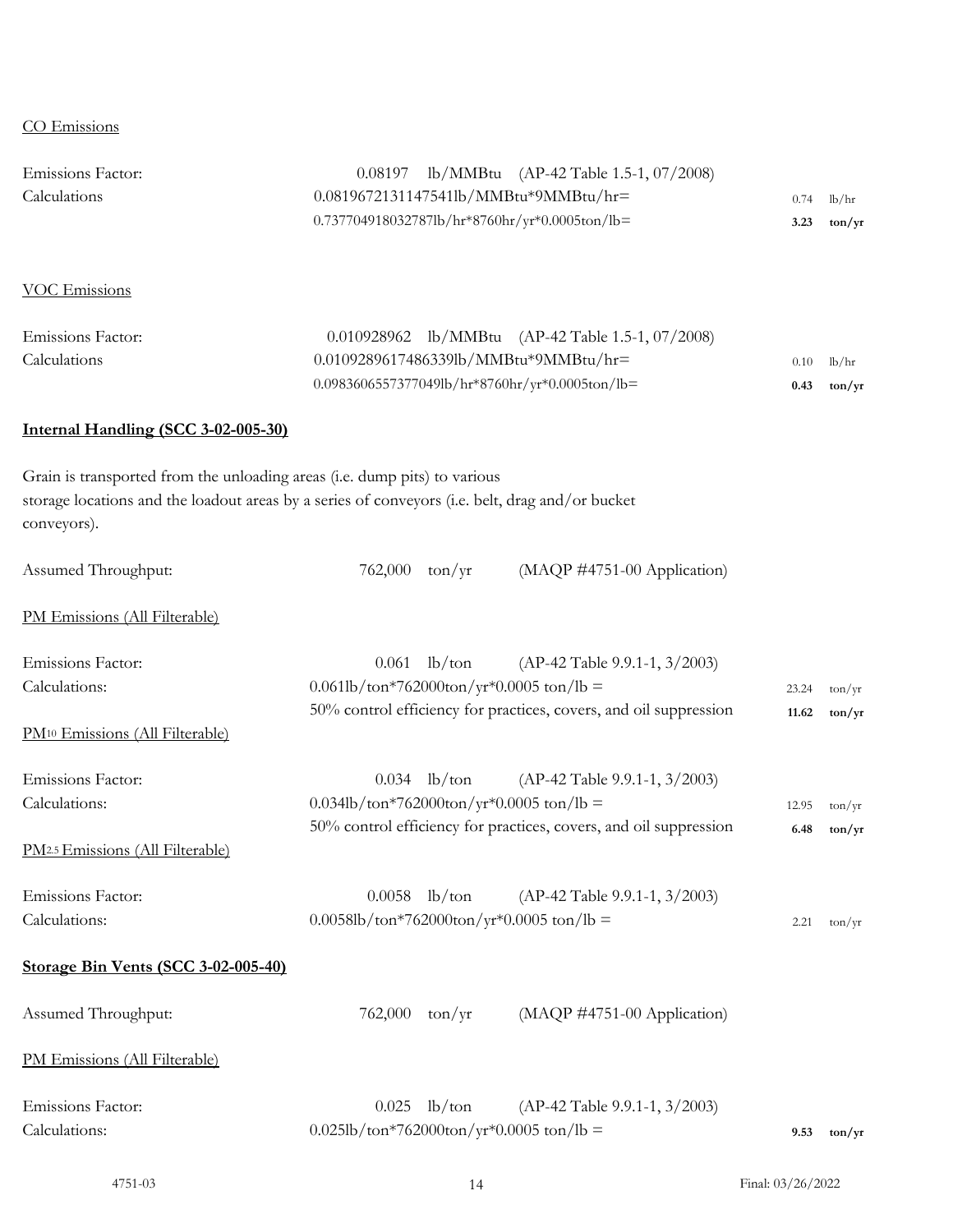| PM <sup>10</sup> Emissions (All Filterable)               |                                                                                                                                           |               |                     |
|-----------------------------------------------------------|-------------------------------------------------------------------------------------------------------------------------------------------|---------------|---------------------|
| Emissions Factor:<br>Calculations:                        | $0.0063$ lb/ton<br>(AP-42 Table 9.9.1-1, 3/2003)<br>$0.0063$ lb/ton*762000ton/yr*0.0005 ton/lb =                                          | 2.40          | $\frac{\tan(y)}{y}$ |
| PM <sub>2.5</sub> Emissions (All Filterable)              |                                                                                                                                           |               |                     |
| Emissions Factor:<br>Calculations:                        | $0.0011$ lb/ton<br>$(AP-42 Table 9.9.1-1, 3/2003)$<br>$0.0011\text{lb}/\text{ton*}762000\text{ton}/\text{yr*}0.0005\text{ ton}/\text{lb}$ | 0.42          | $\frac{\tan(y)}{y}$ |
| <b>On-Site Piles - Pile Forming and Wind Erosion</b>      |                                                                                                                                           |               |                     |
| Throughput:                                               |                                                                                                                                           |               |                     |
| <b>Pile Forming</b>                                       | 120,000<br>$\text{ton}/\text{yr}$                                                                                                         |               |                     |
| PM Emissions (all filterable)                             |                                                                                                                                           |               |                     |
| Emissions Factor:<br>Calculations:                        | $0.000366$ lb/ton<br>$0.000366$ lb/ton*120000ton/yr*0.0005 ton/lb =                                                                       | $0.02$ ton/yr |                     |
| $PM_{10}$ Emissions                                       |                                                                                                                                           |               |                     |
| Emissions Factor:<br>Calculations:                        | $0.000173$ lb/ton<br>$0.000173$ lb/ton*120000ton/yr*0.0005 ton/lb =                                                                       | $0.01$ ton/yr |                     |
| PM <sub>2.5</sub> Emissions                               |                                                                                                                                           |               |                     |
| Emissions Factor:<br>Calculations:                        | $0.000026$ lb/ton<br>0.000026lb/ton*120000ton/yr*0.0005 ton/lb =                                                                          | $0.00$ ton/yr |                     |
| <b>Wind Erosion</b>                                       |                                                                                                                                           |               |                     |
| Pile Size $=$<br>$E = k*1.7*(s/1.5)*[(365-p)/235)*(f/15)$ | 4.82 acres<br>(See MAQP #4751-00 Application for details)                                                                                 |               |                     |
|                                                           | for PM<br>$k =$<br>1<br>for<br><b>PM10</b><br>0.5<br>for PM2.5<br>0.2                                                                     |               |                     |
|                                                           | 0.4<br>$\rm s =$<br>$(AP-42 13.2.1-2, 1/2011)$<br>110<br>$p =$<br>Lewistown MET<br>$f =$<br>24.7<br>data                                  |               |                     |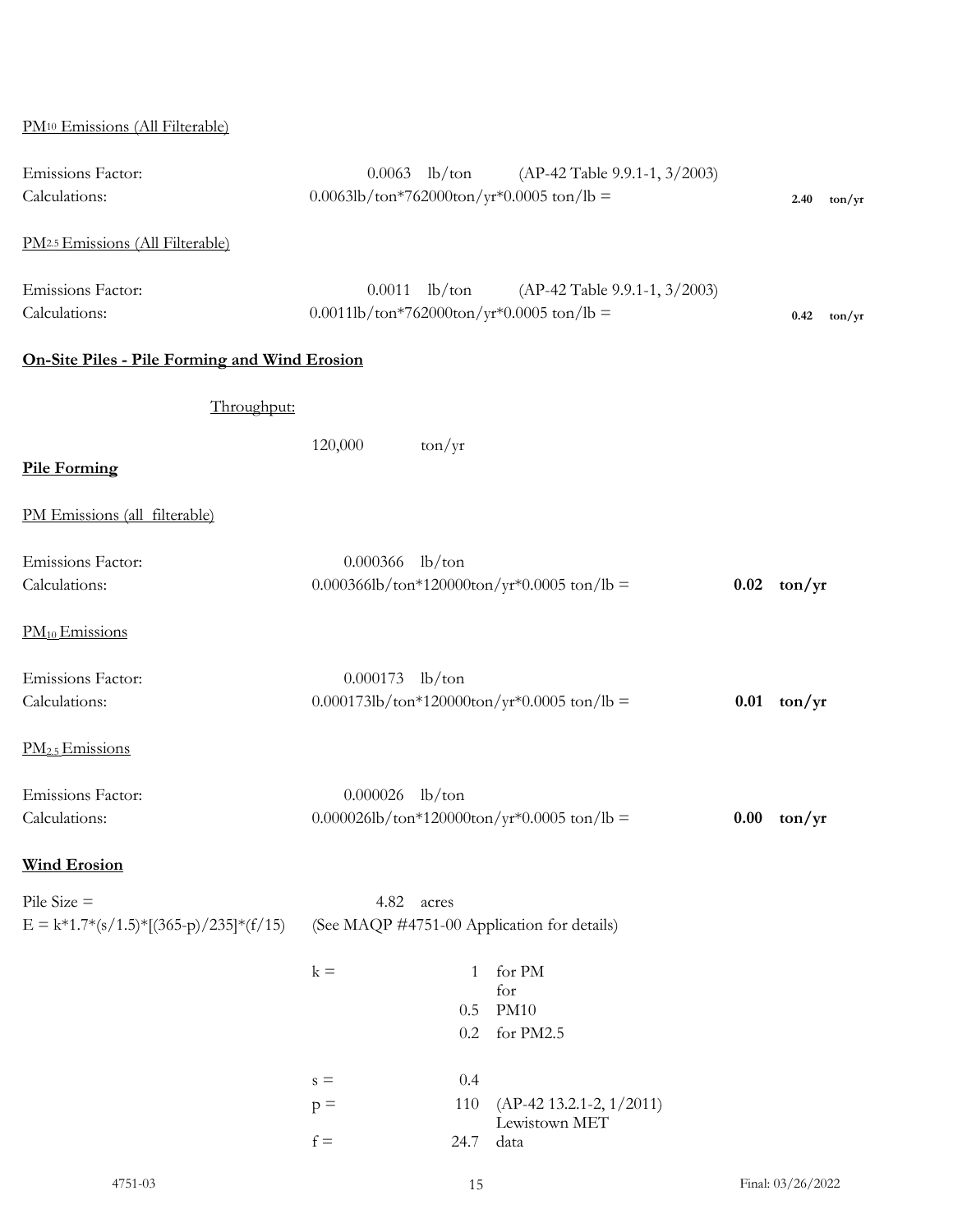# PM Emissions

| Emissions Factor:<br>Calculations:               | lb/day/acre<br>0.81<br>0.81lb/day/acre*4.82acres=<br>3.9042<br>lb/day<br>3.9042lb/day*365 day/yr * 0.0005 ton/lb =           | 0.71          | $\frac{\tan}{\text{yr}}$          |
|--------------------------------------------------|------------------------------------------------------------------------------------------------------------------------------|---------------|-----------------------------------|
| $PM_{10}$ Emissions                              |                                                                                                                              |               |                                   |
| Emissions Factor:<br>Calculations:               | lb/day/acre<br>0.41<br>$0.41$ lb/day/acre*4.82acres=<br>$1.9762$ lb/day<br>1.9762lb/day*365 day/yr * 0.0005 ton/lb =         | 0.36          | $\frac{\tan}{\text{yr}}$          |
| PM <sub>2.5</sub> Emissions                      |                                                                                                                              |               |                                   |
| Emissions Factor:<br>Calculations:               | lb/day/acre<br>0.16<br>$0.16$ lb/day/acre*4.82acres=<br>0.7712<br>lb/day<br>0.7712lb/day*365 day/yr * 0.0005 ton/lb =        | 0.14          | $\frac{\tan}{\text{yr}}$          |
| <b>Diesel Generator Engines</b>                  |                                                                                                                              |               |                                   |
| Maximum rated Horsepower:<br>Hour of Operation:  | 216<br>hp<br>8760<br>hr/yr                                                                                                   |               |                                   |
| PM/PM <sup>10</sup> /PM <sup>2.5</sup> Emissions |                                                                                                                              |               |                                   |
| Emissions Factor:<br>Calculations:               | $lb/hp-hr$<br>(AP-42 Table 3.3-1, 10/1996)<br>0.0022<br>$0.0022$ lb/hp-hr*216hp=<br>0.48 lb/hr*8760hr/yr *0.0005 ton/lb =    | 0.48<br>2.08  | lb/hr<br>$\frac{\tan}{\text{yr}}$ |
| <b>NO<sub>x</sub></b> Emissions                  |                                                                                                                              |               |                                   |
| Emissions Factor:<br>Calculations:               | $lb/hp-hr$<br>(AP-42 Table 3.3-1, 10/1996)<br>0.031<br>$0.031$ lb/hp-hr*216hp=<br>6.70 lb/hr*8760hr/yr *0.0005 ton/lb =      | 6.70<br>29.33 | lb/hr<br>$\frac{\tan}{\text{yr}}$ |
| CO Emissions                                     |                                                                                                                              |               |                                   |
| Emissions Factor:<br>Calculations:               | $lb/hp-hr$<br>(AP-42 Table 3.3-1, 10/1996)<br>0.00668<br>$0.00668$ lb/hp-hr*216hp=<br>1.443 lb/hr*8760hr/yr *0.0005 ton/lb = | 1.443<br>6.32 | lb/hr<br>$\text{ton/yr}$          |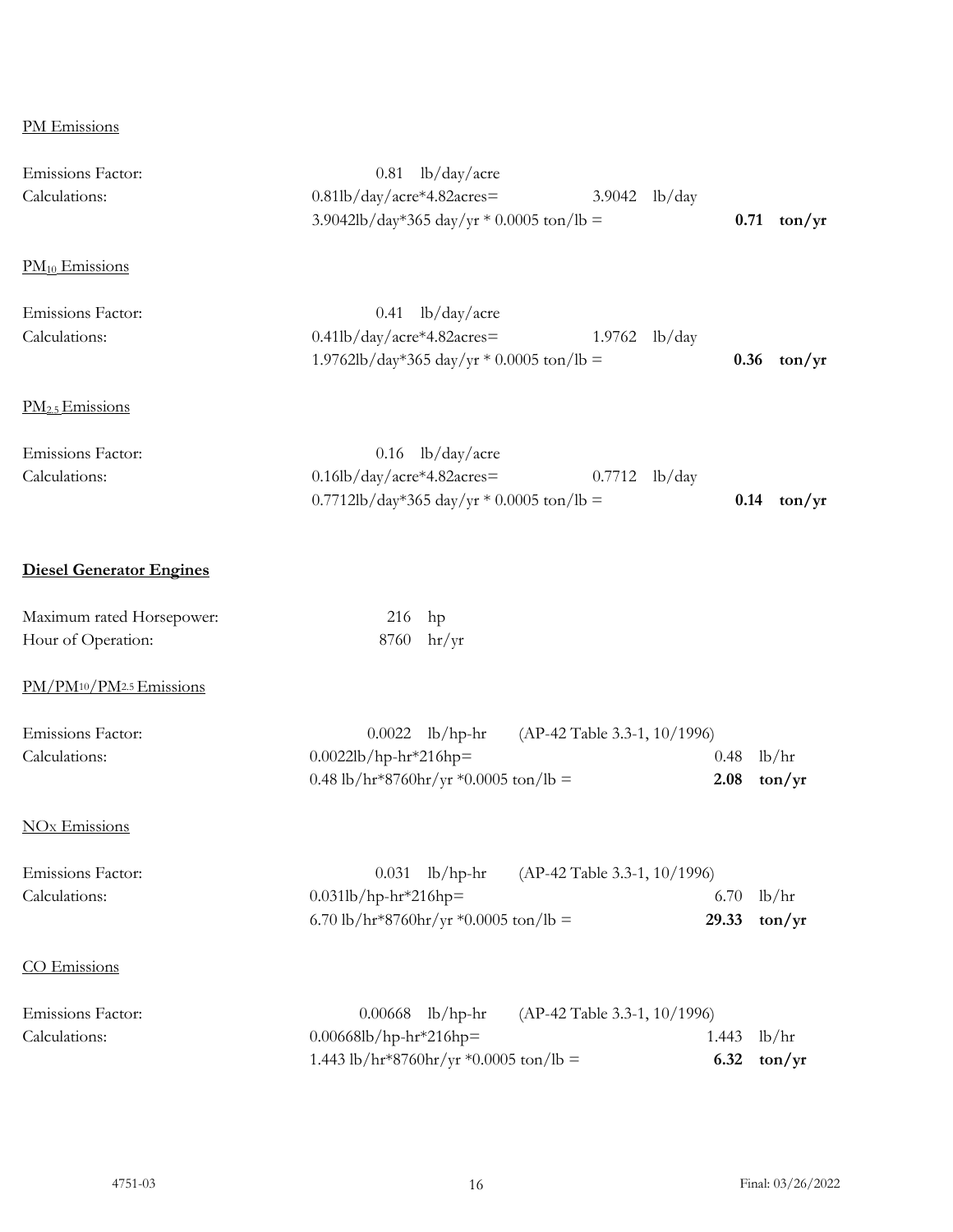#### VOC Emissions

|                   | 0.543 lb/hr*8760hr/yr *0.0005 ton/lb =            | 2.38 | ton/yr        |
|-------------------|---------------------------------------------------|------|---------------|
| Calculations:     | $0.0025141 \text{lb/hp-hr}$ *216hp=               |      | $0.543$ lb/hr |
| Emissions Factor: | $0.0025141$ lb/hp-hr (AP-42 Table 3.3-1, 10/1996) |      |               |

# **Haul Roads:**

| Assumed VMT/year:       |             | 7,490 VMT/yr $(MAQP #4751-00$ Application) |
|-------------------------|-------------|--------------------------------------------|
| Assumed vehicle weight: | 38.5 tons   |                                            |
| Assumed empty weight:   | $14.5$ tons |                                            |

| Where: |                                        |
|--------|----------------------------------------|
| $E =$  | size-specific emission factor (lb/VMT) |
| $s =$  | surface material silt content $(\%)$   |
| $W =$  | mean vehicle weight (tons)             |
| $s =$  | 6.40<br>0.43                           |
|        |                                        |
|        | 26.5<br>tons                           |

#### PM Emissions

Emissions Factor Calculations:

| $k =$ | 4.9  |               |
|-------|------|---------------|
| $a =$ | 0.9  |               |
| $h =$ | 0.45 |               |
|       |      |               |
| $E =$ |      | $7.42$ lb/VMT |

| Emissions Calculations: 7.42lb/VMT*7490VMT/yr*0.0005 ton/lb = | 27.78 TPY |  |
|---------------------------------------------------------------|-----------|--|
| $27.7781191139147TPY*50\% Control =$                          | 13.89 TPY |  |

# PM<sup>10</sup> Emissions

Emissions Factor Calculations:

|       | $8.50350585119837TPY*50%$ Control =                               | 4.25 | <b>TPY</b> |
|-------|-------------------------------------------------------------------|------|------------|
|       | Emissions Calculations: $2.27*7490VMT/yr*0.0005 \text{ ton/lb} =$ | 8.50 | TPY        |
| $E =$ | 2.27                                                              |      |            |
|       |                                                                   |      |            |
| $b =$ | 0.45                                                              |      |            |
| $a =$ | 0.9                                                               |      |            |
| $k =$ | 1.5                                                               |      |            |
|       |                                                                   |      |            |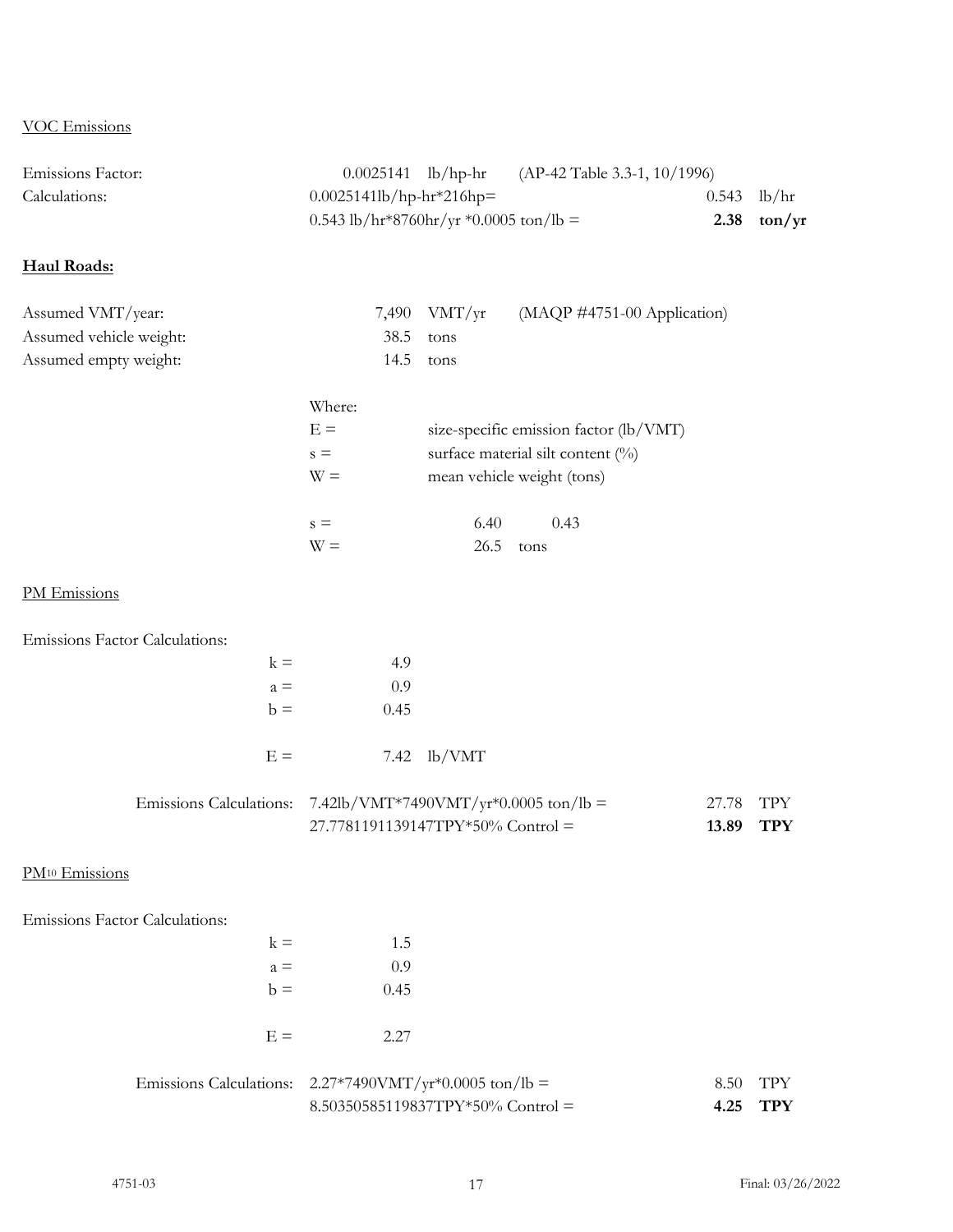#### PM<sub>2.5</sub> Emissions

Emissions Factor Calculations:

| $k =$ | 0.15 |  |
|-------|------|--|
| $a =$ | 0.7  |  |
| $b =$ | 0.45 |  |
|       |      |  |
| $E =$ | 0.23 |  |

| Emissions Calculations: $0.23*7490 \text{VMT}/\text{yr}^*0.0005 \text{ ton/lb} =$ | $0.96$ TPY |  |
|-----------------------------------------------------------------------------------|------------|--|
| $0.850350585119837TPY*50\% Control =$                                             | $0.48$ TPY |  |

| <b>Truck Receiving: Piles</b> |                                                                                                               |                |                                                |      |        |        |
|-------------------------------|---------------------------------------------------------------------------------------------------------------|----------------|------------------------------------------------|------|--------|--------|
| <b>PM Emissions</b>           |                                                                                                               |                |                                                |      |        |        |
| <b>Emissions Factor:</b>      |                                                                                                               | $0.18$ lb/ton  |                                                |      |        |        |
| Calculations:                 |                                                                                                               |                | $0.18$ lb/ton*120000ton/yr*0.5*0.0005 ton/lb = |      | 5.40   | ton/yr |
| <b>PM10 Emissions</b>         |                                                                                                               |                |                                                |      |        |        |
| <b>Emissions Factor:</b>      |                                                                                                               | $0.059$ lb/ton |                                                |      |        |        |
| Calculations:                 | $0.059$ lb/ton*0.000366lb/ton*0.5*0.0005 ton/lb =                                                             |                |                                                | 1.77 | ton/yr |        |
| <b>PM2.5 Emissions</b>        |                                                                                                               |                |                                                |      |        |        |
| <b>Emissions Factor:</b>      |                                                                                                               | $0.01$ lb/ton  |                                                |      |        |        |
| Calculations:                 | $0.01\text{lb}/\text{ton}^*0.000173\text{lb}/\text{ton}^*0.5^*0.0005\text{ton}/\text{lb} =$<br>0.30<br>ton/yr |                |                                                |      |        |        |

# V. Existing Air Quality

Columbia's Moore Grain Elevator is located in an area currently designated as unclassifiable for all pollutants.

VI. Ambient Air Impact Analysis

The current action is an administrative amendment for an ownership change. As such, DEQ believes this action will not cause or contribute to a violation of any ambient air quality standard.